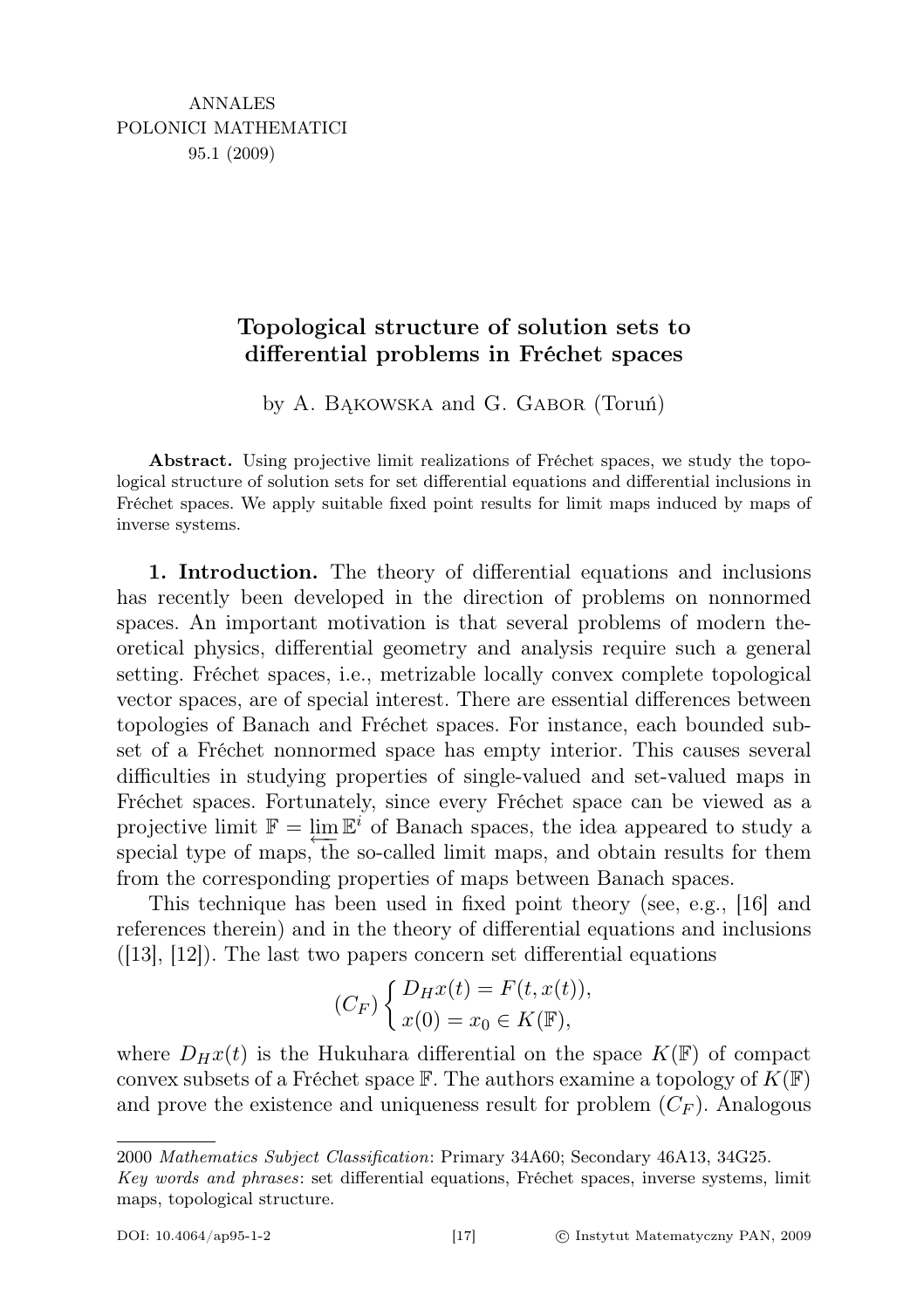results in a Banach space are presented, e.g., in [18]. Note that the Hukuhara differentiability is one of several possibilities in differentiation of multivalued maps. We refer, e.g., to [5] or to [3] where slightly more general conical differentials were studied.

One of the aims of our paper is to develop the theory of set differential equations in Fréchet spaces and study the topological structure of the solution set to problem  $(C_F)$  (Aronszajn type results). The general fixed point theorems for limit maps obtained in [1] and [10], and used in the proofs in our paper, enable one to get the results of [12] as easy consequences. Note that for every Banach factor  $\mathbb{E}^i$  the metric space  $K(\mathbb{E}^i)$  is a Banach semispace. This notion has recently been introduced by the first author in [2]. The background for our main result on solution sets for set differential equations in Fréchet spaces (Theorem 3.10) is given in this general Banach semispace setting.

The last part of the paper is devoted to evolution differential inclusions in Fréchet spaces. We also study the topological structure of solution sets by applying for every Banach factor the method due to Bressan, Cellina and Fryszkowski [4] adapted to this context by De Blasi, Pianigiani and Staicu [7]. The problem in Fréchet spaces meets essential obstacles and is not completely solved yet. We give two natural open problems at the end of Section 4, describing difficulties which are met when passing to the Fréchet case.

2. Fréchet spaces and fixed points of limit maps. Throughout this paper we use the following notation.  $X$  is a complete metric space with a metric d, and  $\mathbb E$  a real Banach space with a norm  $\| \cdot \|$ . By  $2^X$  we denote the set of all nonempty subsets of X.

The space

 $B(X) = \{A \in 2^X : A \text{ is bounded and closed}\},\$ 

endowed with the Pompeiu–Hausdorff metric

 $D(A, B) = \max\{e(A, B), e(B, A)\}, \quad A, B \in B(X),$ 

where  $e(A, B) = \sup_{x \in A} \inf_{y \in B} d(x, y)$ , is a complete metric space.

Recall also the following notation:

$$
C(\mathbb{E}) = \{ A \in B(\mathbb{E}) : A \text{ is convex} \},
$$
  

$$
K(\mathbb{E}) = \{ A \in 2^{\mathbb{E}} : A \text{ is compact, convex} \}.
$$

The space  $K(\mathbb{E})$  endowed with the Pompeiu–Hausdorff metric is a complete metric space.

By an *inverse system* of topological spaces we mean a family

$$
S = \{X_{\alpha}, \pi_{\alpha}^{\beta}, \Sigma\},\
$$

where  $\Sigma$  is a set directed by a relation  $\leq$ ,  $X_{\alpha}$  is a topological (Hausdorff)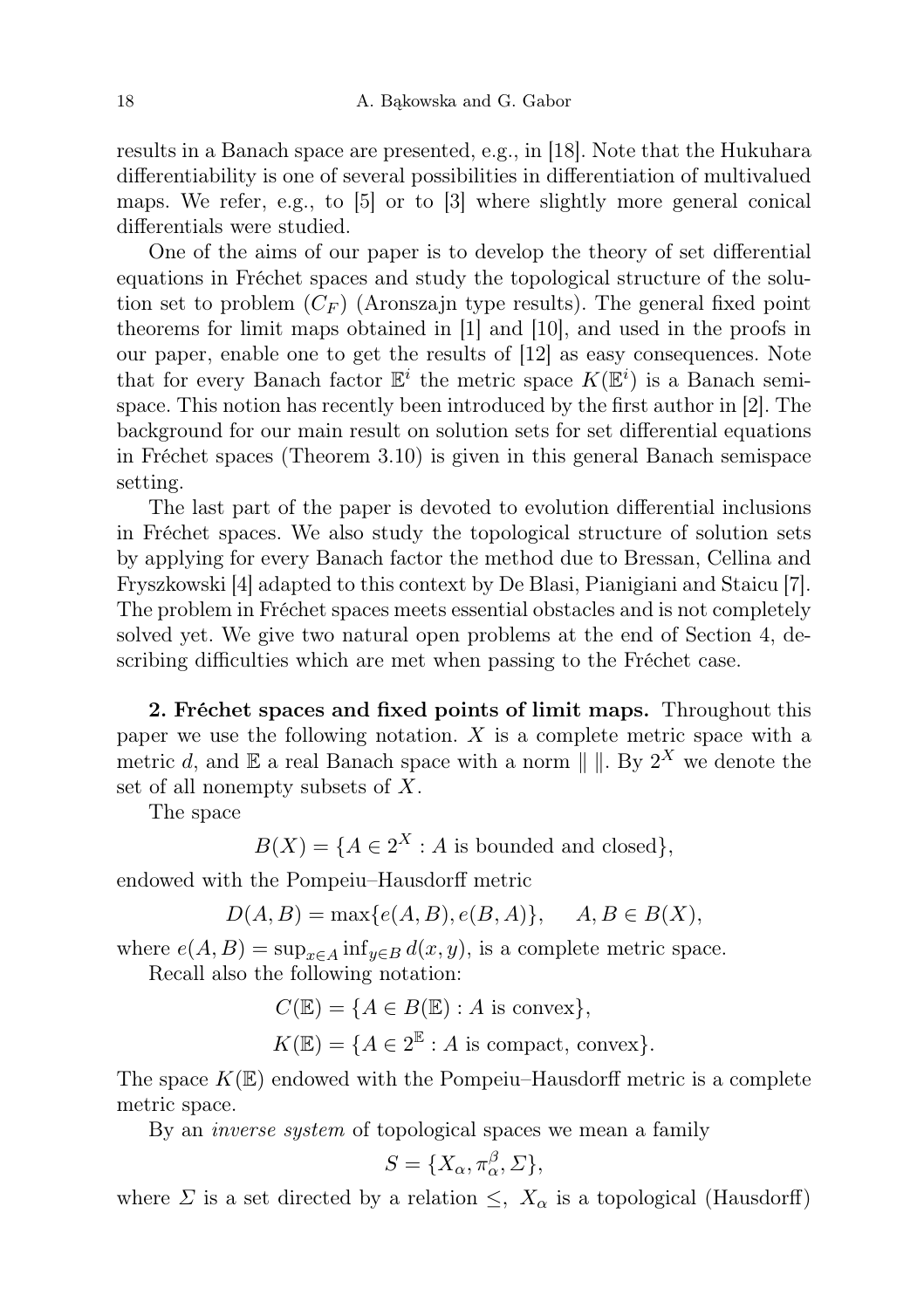space for every  $\alpha \in \Sigma$ , and  $\pi_{\alpha}^{\beta}: X_{\beta} \to X_{\alpha}$  is a continuous mapping for any two  $\alpha, \beta \in \Sigma$  such that  $\alpha \leq \beta$ . Moreover,  $\pi_{\alpha}^{\alpha} = id_X$  and  $\pi_{\alpha}^{\beta} \circ \pi_{\beta}^{\gamma} = \pi_{\alpha}^{\gamma}$  for any  $\alpha \leq \beta \leq \gamma$ .

The *limit of the inverse system*  $S$  (or the projective limit) is the subspace of the product  $\prod_{\alpha \in \Sigma} X_{\alpha}$  defined by

$$
\varprojlim S = \Big\{ (x_{\alpha}) \in \prod_{\alpha \in \Sigma} X_{\alpha} : \pi_{\alpha}^{\beta}(x_{\beta}) = x_{\alpha} \text{ for all } \alpha \leq \beta \Big\}.
$$

An element of  $\varprojlim S$  is called a *thread* or a *fibre* of the system S. If  $\pi_{\alpha}$ :  $\varprojlim S \to X_\alpha$  is the restriction of the canonical projection  $p_\alpha : \prod_{\alpha \in \Sigma} X_\alpha \to$  $X_{\alpha}$ , then  $\pi_{\alpha} = \pi_{\alpha}^{\beta} \pi_{\beta}$  for any  $\alpha \leq \beta$ .

Now we recall some useful properties of limits of inverse systems.

PROPOSITION 2.1 ([9]). Let  $S = \{X_{\alpha}, \pi_{\alpha}^{\beta}, \Sigma\}$  be an inverse system.

- 1. The limit  $\varprojlim S$  is a closed subset of  $\prod_{\alpha \in \Sigma} X_{\alpha}$ .
- 2. If, for every  $\alpha \in \Sigma$ ,  $X_{\alpha}$  is
	- (i) compact, then  $\varprojlim S$  is compact;
	- (ii) compact and nonempty, then  $\varprojlim_{\epsilon} S$  is compact and nonempty;
	- (iii) a continuum, then  $\lim_{n \to \infty} S$  is a continuum;
	- (iv) compact and acyclic, then  $\varprojlim S$  is compact and acyclic;
	- (v) metrizable,  $\Sigma$  is countable, and  $\varprojlim S$  is nonempty, then  $\varprojlim S$  is metrizable.

We also indicate a useful property for the case where  $\Sigma = \mathbb{N}$ .

PROPOSITION 2.2 ([10, Proposition 3.2]). (Let  $S = \{X_n, \pi_n^p, \mathbb{N}\}\$ be an inverse system. If each  $X_n$  is a compact  $R_\delta\text{-set}$  (<sup>1</sup>), then  $\varprojlim S$  is also  $R_\delta$ .

The following result is crucial to proving the main result in Section 3. We formulate it only for single-valued mappings.

PROPOSITION 2.3 ([10, Theorem 6.9]). Let  $S = \{X_n, \pi_n^p, \mathbb{N}\}\$  be an inverse system, and  $\phi : \varprojlim S \to \varprojlim S$  be a limit map induced by a map  $\{\mathrm{id}, \phi_n\}$  of inverse systems, where  $\phi_n : X_n \to X_n$ . If the fixed point set of each  $\phi_n$  is a compact  $R_\delta$ , then the fixed point set of  $\phi$  is also  $R_\delta$ .

Let F be a Fréchet space with the topology defined by a sequence  $\{p_i\}_{i\in\mathbb{N}}$ of seminorms. We may assume that  $\{p_i\}_{i\in\mathbb{N}}$  is increasing, since in the other case we may define a new sequence  $\{q_i\}_{i\in\mathbb{N}}$  by putting

$$
q_i=p_1+\cdots+p_i,
$$

which defines the same topology on F.

<sup>(&</sup>lt;sup>1</sup>) We say that a metric space is an  $R_{\delta}$ -set if it is homeomorphic to the intersection of a countable decreasing sequence of absolute retracts.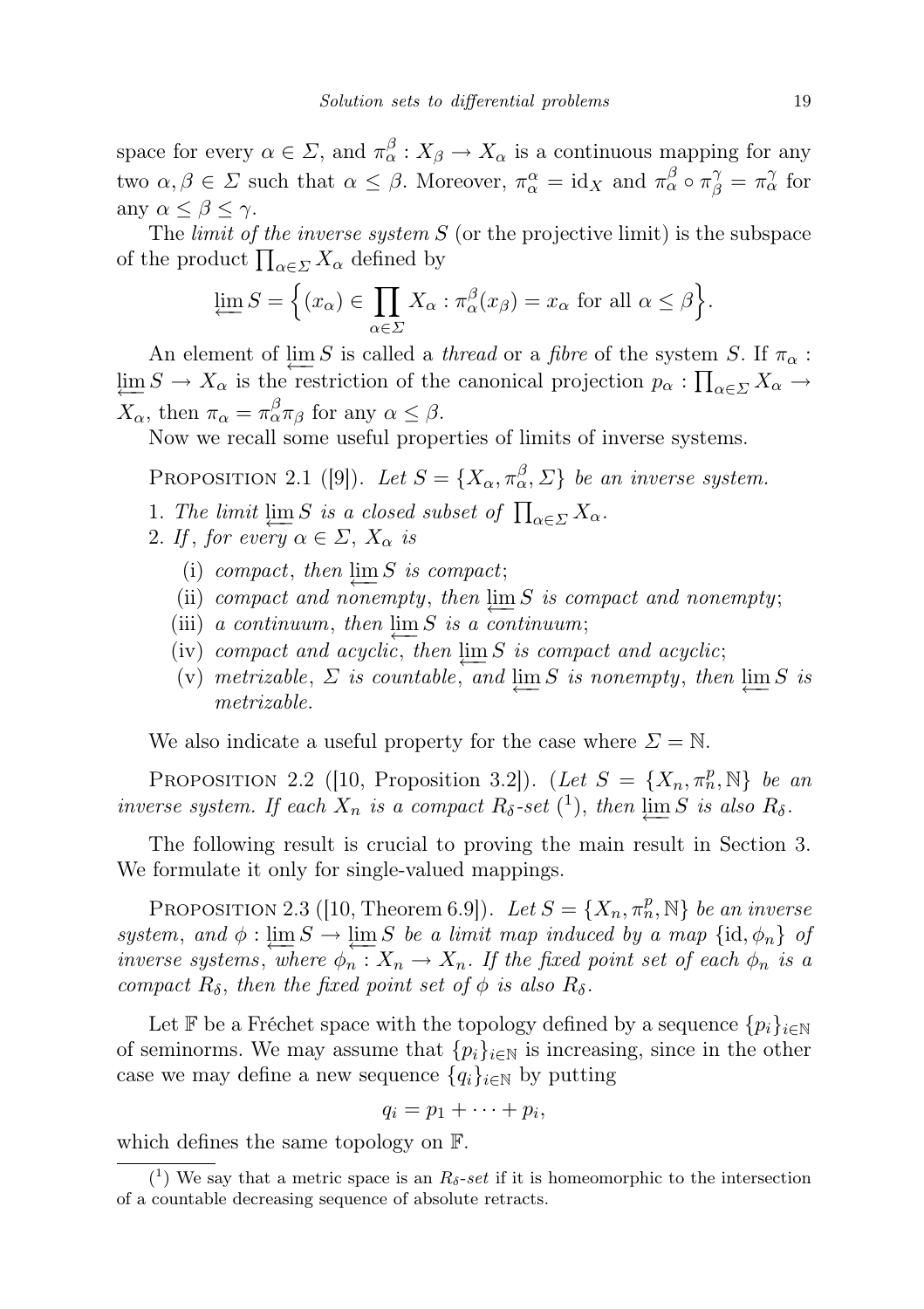Denote the completion of the quotient  $\mathbb{F}/\text{Ker } p_i$  by  $\mathbb{E}^i$ , and by  $\varrho^{ji}$  the connecting morphism

$$
\varrho^{ji} : \mathbb{E}^j \to \mathbb{E}^i, \quad [x + \text{Ker } p_j]_j \mapsto [x + \text{Ker } p_i]_i, \quad j \ge i,
$$

where  $[\cdot]_i$  stands for the corresponding equivalence class; it is easy to show that  $\varrho^{ji}$  is a continuous linear mapping. Then F coincides, up to isomorphism, with the limit of the inverse system

$$
\{\mathbb{E}^i, \varrho^{ji}\}.
$$

Note that the canonical projections

$$
\varrho^i : \mathbb{F} \equiv \varprojlim \mathbb{E}^i \to \mathbb{E}^i, \quad x \mapsto [x + \text{Ker } p_i]_i, \quad i \in \mathbb{N},
$$

become isometries in the sense that

$$
p_i(x) = ||[x + \text{Ker } p_i]_i||_{\mathbb{E}^i} = ||\varrho^i(x)||_{\mathbb{E}^i},
$$

where  $\|\cdot\|_{\mathbb{E}^i}$  stands for the norm in  $\mathbb{E}^i$ . We also recall that the mappings  $\varrho^{ji}$ and  $\varrho^i$  satisfy the conditions

$$
\varrho^{ji} \circ \varrho^j = \varrho^i, \quad \varrho^{ik} \circ \varrho^{ji} = \varrho^{jk},
$$

for all  $i, j, k \in \mathbb{N}$  with  $j \geq i \geq k$ .

Now we list some useful properties of  $K(\mathbb{F})$ .

PROPOSITION 2.4 ([13, Proposition 3.3]).  $K(\mathbb{F})$  is closed under the operations of addition and scalar multiplication.

Let  $\{\mathbb{E}^i, \varrho^{ji}\}_{i,j\in\mathbb{N}}$  be an inverse system of Banach spaces that realizes the Fréchet model space  $\mathbb{F}$ . Then the following result also holds.

PROPOSITION 2.5 ([13, Proposition 3.1]). The family  $\{K(\mathbb{E}^i)\}_{i\in\mathbb{N}}$  forms an inverse system of metric spaces whose limit coincides (set-theoretically) with  $K(\mathbb{F})$ :

$$
K(\mathbb{F}) = \varprojlim K(\mathbb{E}^i).
$$

Note that this inverse system is defined by

$$
\psi^{ji}: K(\mathbb{E}^j) \to K(\mathbb{E}^i), \quad A \mapsto \varrho^{ji}(A), \quad j \geq i.
$$

Denote by  $\psi^i: K(\mathbb{F}) \to K(\mathbb{E}^i)$  the corresponding projections.

The above described structure of  $K(\mathbb{F})$  makes it possible to adapt the notion of Hausdorff distance to the projective limit approach.

DEFINITION 2.6 ([13]). For every  $A, B \in K(\mathbb{F})$  we define:

(i) the *i*-distance of x to A:

 $d^{i}(x, A) = \inf\{p_{i}(x - a) : a \in A\};$ 

(ii) the *i-separation* of  $A, B \in K(\mathbb{F})$ :

 $d_H^i(B, A) = \sup\{d^i(b, A) : b \in B\};$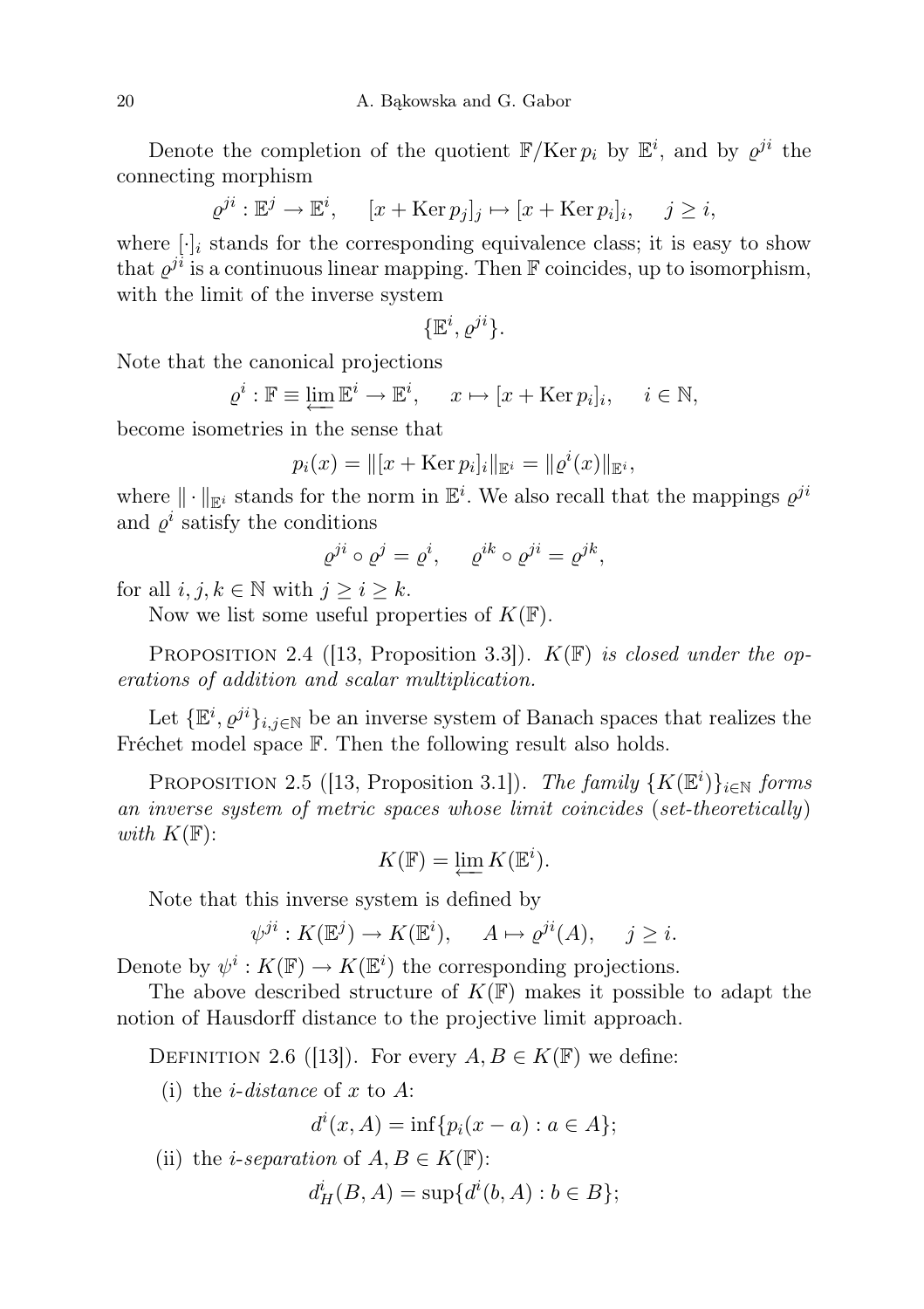(iii) the *i-Hausdorff distance* or *i-semidistance* of A and B:

$$
D^{i}(B, A) = \max\{d_H^{i}(B, A), d_H^{i}(A, B)\}.
$$

It is worth pointing out that if  $A = \varprojlim_{n} A^{i}$  and  $B = \varprojlim_{n} B^{i}$  for  $A^{i}, B^{i} \in$  $K(\mathbb{E}^i)$ , then  $D^i(A, B) = D^{\mathbb{E}^i}(A^i, B^i)$ , where  $D^{\mathbb{E}^i}$  stands for the Hausdorff metric in  $\mathbb{E}^i$  for  $i \in \mathbb{N}$ . Since the space  $K(\mathbb{F})$  is the projective limit of the metrizable spaces  $K(\mathbb{E}^i)$ , it is also metrizable with the standard projective limit metric, or equivalently, by the family of semimetrics  $D^i$ . This topology is complete and separable.

PROPOSITION 2.7. The family  $\{C([a, b], K(\mathbb{E}^i))\}_{i\in\mathbb{N}}$  forms an inverse system of metric spaces whose limit coincides with  $C([a, b], K(\mathbb{F}))$ ,

$$
C([a, b], K(\mathbb{F})) = \underleftarrow{\lim} C([a, b], K(\mathbb{E}^{i})).
$$

Proof. We define mappings

$$
\varPsi^{ji}:C([a,b],K(\mathbb{E}^j))\to C([a,b],K(\mathbb{E}^i))
$$

for  $j \geq i$  as follows. For  $f \in C([a, b], K(\mathbb{E}^j))$  let  $\Psi^{ji}(f)(t) = \psi^{ji}(f(t))$  for every  $t \in [a, b]$ , where  $\psi^{ji}$  is as above.

Since the  $\psi^{ji}$  are connecting morphisms of an inverse system, the maps  $\Psi^{ji}$  also satisfy

$$
\Psi^{ik} \circ \Psi^{ji} = \Psi^{jk}, \quad j \ge i \ge k.
$$

Moreover, each  $\Psi^{ji}$  is continuous with respect to the topologies induced by the Chebyshev metric on  $(C([a, b], K(\mathbb{E}^i))$  defined by

$$
D_C^{\mathbb{E}^i}(f,g) = \sup_{t \in [a,b]} D^{\mathbb{E}^i}(f(t), g(t)).
$$

Indeed,

$$
D_C^{\mathbb{E}^i}(\Psi^{ji}(f),\Psi^{ji}(g)) = \sup_{t \in [a,b]} D^{\mathbb{E}^i}(\psi^{ji}(f(t)),\psi^{ji}(g(t))).
$$

Since, as we can easily check,  $D^{\mathbb{E}^i}(\psi^{ji}(A), \psi^{ji}(B)) \le D^{\mathbb{E}^j}(A, B)$  for any  $A, B \in K(\mathbb{E}^i)$ , we have

$$
\sup_{t \in [a,b]} D^{\mathbb{E}^i}(\psi^{ji}(f(t)), \psi^{ji}(g(t))) \leq \sup_{t \in [a,b]} D^{\mathbb{E}^j}(f(t), g(t)) = D^{\mathbb{E}^j}_C(f, g).
$$

Consequently,  $\Psi^{ji}$  is (uniformly) continuous. Hence,  $\{C([a, b], K(\mathbb{E}^i)), \Psi^{ji}\}$ is an inverse system. We define  $\theta : C([a, b], K(\mathbb{F})) \to \varprojlim C([a, b], K(\mathbb{E}^i))$  by  $\theta(f)(t) := (\psi^{i}(f(t)))$ . It can be seen that  $\theta$  is injective. Moreover, for every fibre  $f = (f^i) \in \varprojlim C([a, b], K(\mathbb{E}^i))$ , since each  $f^i$  is continuous and  $f^i(t)$  is a fibre for every  $t \in [a, b]$ , f can be viewed as a continuous map from  $[a, b]$  to  $\varprojlim K(\mathbb{E}^i) = K(\mathbb{F})$ . Thus  $\theta$  is also surjective. Finally, it is an isometry, since we consider the projective metrics in  $K(\mathbb{F})$  and  $\varprojlim C([a, b], K(\mathbb{E}^i))$ .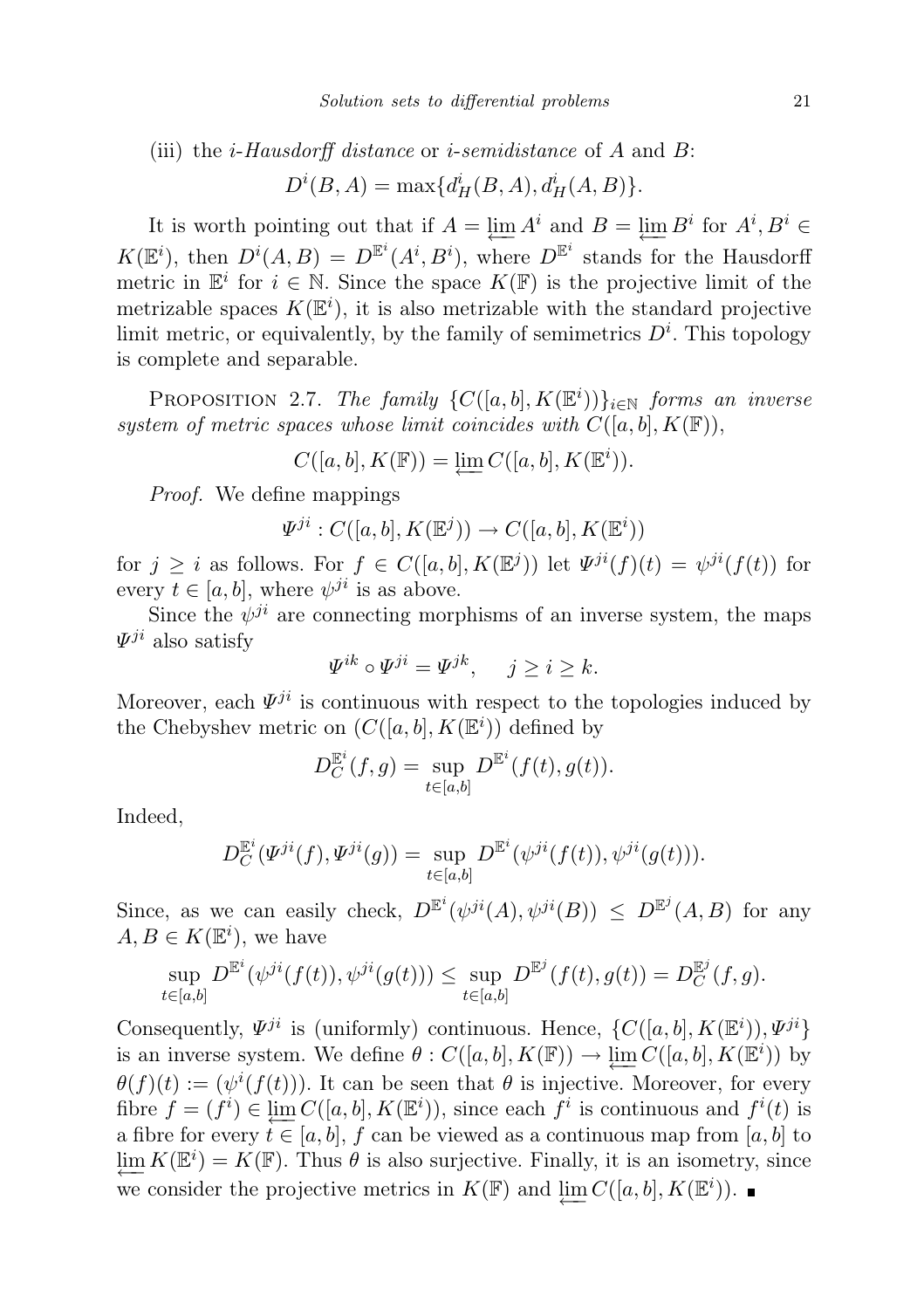3. Solution sets for set differential equations in Banach and **Fréchet spaces.** Let  $M$  be a nonempty set equipped with two operations:

$$
+: M \times M \to M
$$
 and  $\circ : [0, \infty) \times M \to M$ .

We use the following notations:  $+(x, y) = x + y$ ,  $\circ(\lambda, x) = \lambda \circ x$ .

DEFINITION 3.1. A triple  $(M, +, \circ)$  is a *semilinear space* if the following conditions are satisfied for any  $a, b, c \in M$  and  $\lambda, \mu \geq 0$ :

(i)  $a + b = b + a$ , (ii)  $(a + b) + c = a + (b + c)$ , (iii)  $\exists_{0 \in M} a + 0 = a$ ,  $(iv) 1 \circ a = a,$ (v)  $(\lambda \cdot \mu) \circ a = \lambda \circ (\mu \circ a),$ (vi)  $(\lambda + \mu) \circ a = \lambda \circ a + \mu \circ a$ , (vii)  $\lambda \circ (a+b) = \lambda \circ a + \lambda \circ b$ .

For simplicity of notation we write  $\lambda a$  instead of  $\lambda \circ a$ .

DEFINITION 3.2. Let  $(M, +, \circ)$  be a semilinear space with a complete metric d such that the operations of addition and multiplication by a nonnegative scalar are continuous. We say that  $(M, +, \circ, d, i)$  is a *Banach semi*space if there exists a real Banach space E and a function  $i : M \to \mathbb{E}$  such that

$$
i(\lambda a + \mu b) = \lambda i(a) + \mu i(b), \quad ||i(a) - i(b)|| = d(a, b)
$$

for all  $a, b \in M$  and  $\lambda, \mu \geq 0$ .

Obviously, every Banach space and every closed convex cone in a Banach space space are Banach semispaces. Below we give several other examples.

EXAMPLE 3.3. It is known [17] that the space  $K(\mathbb{E})$  equipped with the natural algebraic operations and multiplication by nonnegative scalars becomes a semilinear space which can be embedded as a complete cone into a Banach space. This means that we have  $i: K(\mathbb{E}) \to \widetilde{\mathbb{E}}$ , where  $\widetilde{\mathbb{E}}$  is a real Banach space that satisfies the following conditions:

 $(i)$  *i* is an isometry,

(ii) 
$$
i(\lambda A + \mu B) = \lambda i(A) + \mu i(B)
$$
 for  $A, B \in K(\mathbb{E})$  and  $\lambda, \mu \in [0, \infty)$ .

Consequently,  $K(\mathbb{E})$  is a Banach semispace.

Example 3.4 ([2]). Using the Rådström–Hörmander [14] embedding we shall show that the space  $C(\mathbb{E})$  with addition and multiplication by nonnegative scalars defined by

 $X + Y = \overline{\{x + y : x \in X, y \in Y\}}$  and  $\lambda X = \{\lambda x : x \in X\}$ 

is a Banach semispace.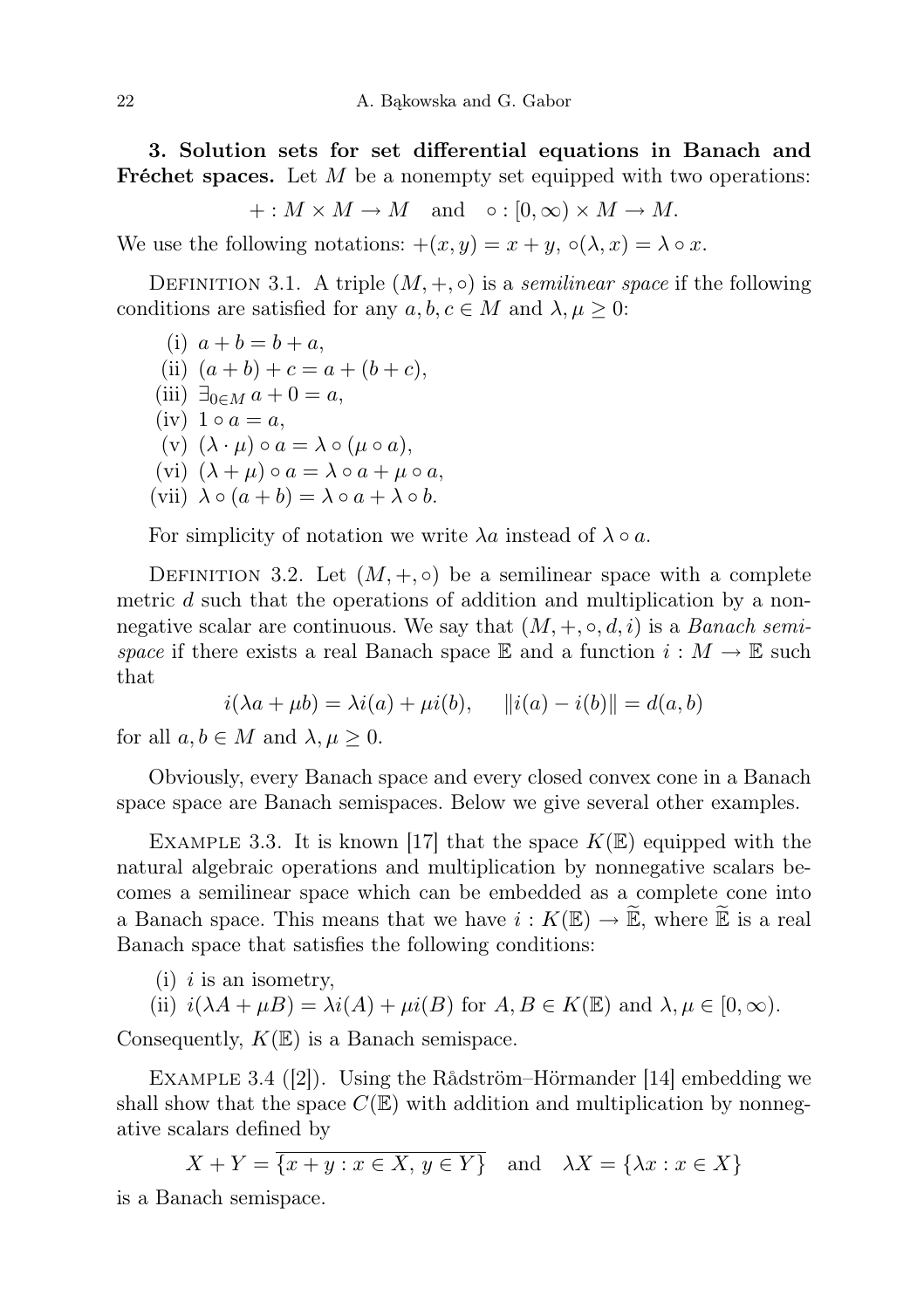Let  $\mathbb{E}^*$  be the topological dual of  $\mathbb{E}$ . Following Hörmander (see [13]) we define

 $\mathbf{H} = \{q : \mathbb{E}^* \to \mathbb{R} : q \text{ is positively homogeneous and norm-continuous}\}.$ Then **H** equipped with the norm

$$
||q||_{\mathbf{H}} = \sup_{||x^*|| \le 1} ||q(x^*)||, \quad q \in \mathbf{H},
$$

is a real Banach space.

For  $X \in C(\mathbb{E})$ , let  $q_X : \mathbb{E}^* \to \mathbb{R}$  be the *support function* of X, given by  $q_X(x^*) = \sup$ x∈X  $x^*(x)$ ,  $x^* \in \mathbb{E}^*$ .

Then the function  $j: C(\mathbb{E}) \to \mathbf{H}$  defined by

$$
j(X) = q_X, \quad X \in C(\mathbb{E}),
$$

establishes an isomorphism between  $C(\mathbb{E})$  and the positive convex cone

 $V = \{q_X \in \mathbf{H} : X \in C(\mathbb{E})\}.$ 

Moreover,  $j$  is an isometry, which means

$$
||j(X)-j(Y)||_{\mathbf H}=H(X,Y),\quad \ X,Y\in C(\mathbb E).
$$

EXAMPLE 3.5 ([2]). Let  $A \subset \mathbb{E}$ . We say that A is *starshaped* with respect to 0 if for every  $x \in A$  we have  $\lambda x \in A$  for all  $\lambda \in [0,1]$ . Consider the family of sets

 $C_{0\text{-sh}}(\mathbb{E})$ 

 $=\{X \in 2^{\mathbb{E}} : X \text{ is closed, bounded and starshaped with respect to } 0\}.$ We define addition and multiplication by nonnegative scalars by

$$
X + Y =
$$

$$
\overline{\{x+y:x\in X,\,y\in Y\text{ with }x=\lambda s,y=\mu s\text{ for some }\lambda,\mu\geq 0\text{ and }s\in S^{\mathbb{E}}\}},
$$

$$
\lambda X = \{\lambda x:x\in X\}
$$

for  $X, Y \in C_{0-sh}(\mathbb{E})$  and  $\lambda \geq 0$ . Here  $S^{\mathbb{E}}$  denotes the unit sphere in  $\mathbb{E}$ . The space  $C_{0\text{-sh}}(\mathbb{E})$  is endowed with the metric

$$
H_{0\text{-sh}}(X,Y) = \max\{\sup_{x \in X} d_{0\text{-sh}}(x,Y), \sup_{y \in Y} d_{0\text{-sh}}(y,X)\}
$$

where

$$
d_{0\text{-sh}}(x,Y) = \inf\{\|x-y\| : y \in Y, y = \lambda x \text{ for some } \lambda \ge 0\}.
$$

It is easy to see that, just as  $(C(\mathbb{E}), H)$ ,  $(C_{0\text{-sh}}(\mathbb{E}), H_{0\text{-sh}}(\mathbb{E}))$  is a complete metric space.

Recall that the space

$$
B(S^{\mathbb{E}},R)=\{f:S^{\mathbb{E}}\to\mathbb{R}: f\text{ is bounded}\}
$$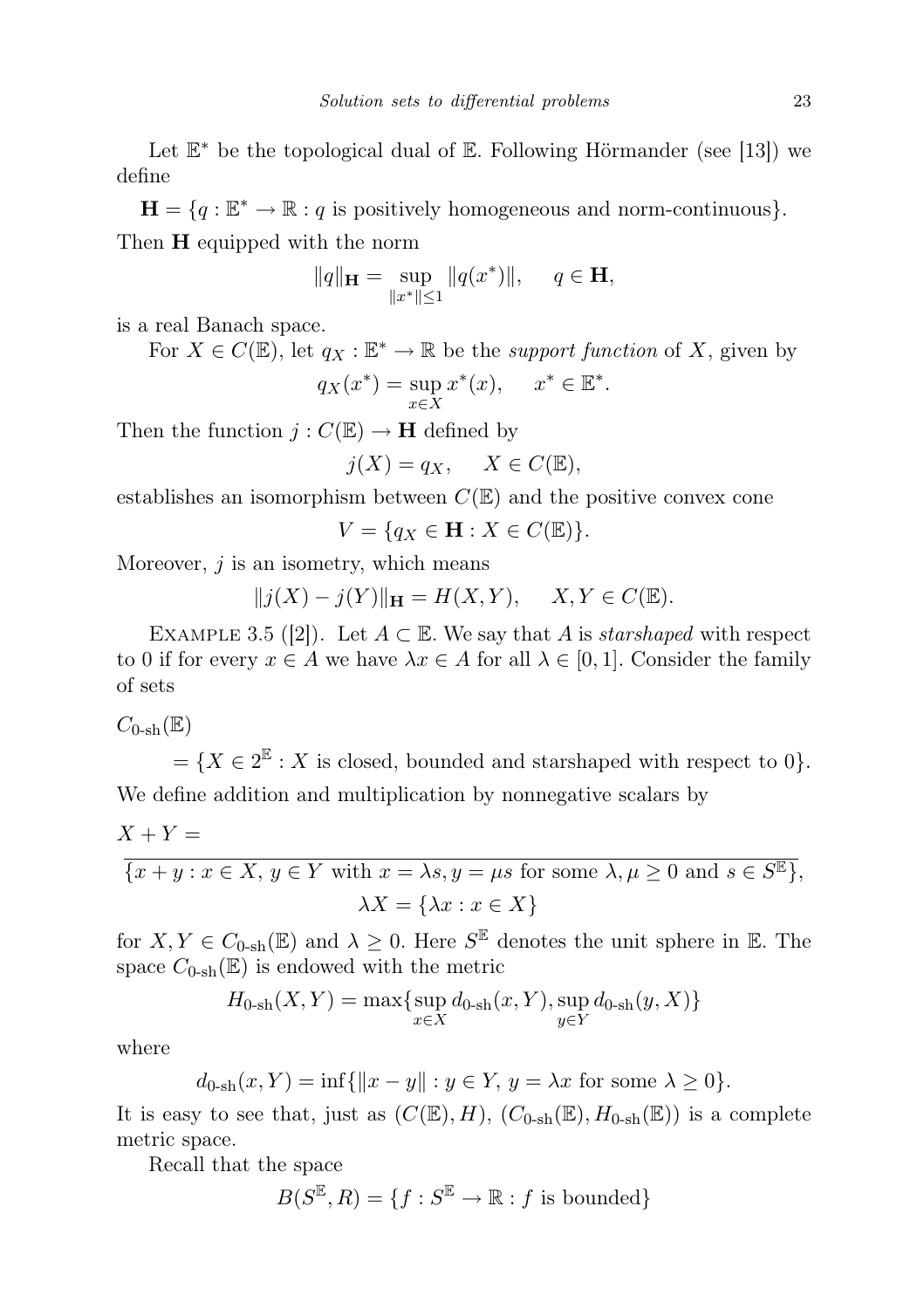with the norm  $||f|| = \sup_{s \in S^E} |f(s)|$  is a real Banach space. Now we can define

$$
i:C_{0\text{-sh}}(\mathbb{E})\to B(S^{\mathbb{E}},\mathbb{R})
$$

by putting

 $i(X) = f_X,$ 

where  $f_X(s) = \sup\{\lambda : \lambda s \in X\}$  for  $X \in C_{0\text{-sh}}(\mathbb{E})$ . It is easy to show that

$$
i(\lambda X + \mu Y) = \lambda i(X) + \mu i(Y), \quad ||i(X) - i(Y)|| = H_{0 \text{-sh}}(X, Y),
$$

for all  $X, Y \in C_{0\text{-sh}}(\mathbb{E})$  and  $\lambda, \mu \geq 0$ .

Thus we have shown that  $C_{0\text{-sh}}(\mathbb{E})$  is a Banach semispace.

EXAMPLE 3.6 ([2]). Let  $(M, +, \circ, d, i)$  be a Banach semispace associated with a real Banach space  $\mathbb E$  and a homeomorphism  $i : M \to \mathbb E$  as in Definition 3.2. Let  $K$  be a nonempty metric space. Given two functions  $x, y : K \to M$  and  $\lambda \geq 0$ , the sum  $x + y : K \to M$  and the product  $\lambda x : K \to M$  are defined by

$$
(x+y)(t) = x(t) + y(t), \quad \lambda x(t) = \lambda \circ x(t), \quad t \in K.
$$

Now put

$$
B(K, M) = \{x : K \to M : x \text{ is continuous and bounded}\}\
$$

end equip  $B(K, M)$  with the metric

$$
d_B(x, y) = \sup_{t \in M} d(x(t), y(t)), \quad x, y \in B(K, M).
$$

As  $(M, d)$  is complete, for  $x, y \in B(K, M)$  and  $\lambda \geq 0$  we have  $x + y \in$  $B(K, M)$  and  $\lambda x \in B(K, M)$ . Moreover, if  $x, y \in B(K, M)$  and  $\lambda, \mu \geq 0$ , then all the conditions of Definition 3.1 are satisfied, where 0 stands for the map identically zero on  $K$ .

Next put

 $C(M, \mathbb{E}) = \{ \xi : M \to \mathbb{E} : \xi \text{ is continuous and bounded} \},\$ 

equipped with the norm

$$
\|\xi\|_C = \sup_{t \in M} \|\xi(t)\|_{\mathbb{E}}.
$$

Clearly,  $(C(M, \mathbb{E}), || ||_C)$  is a real Banach space.

Now denote by  $I : B(K,M) \to C(M,\mathbb{E})$  the map which associates to each  $x \in B(K, M)$  the element  $I(x)$  of  $C(M, \mathbb{E})$  defined by

$$
(I(x))(t) = i(x(t)), \quad t \in M.
$$

Observe that  $I(x) \in C(M, \mathbb{E})$ . The set

 $V = \{\xi \in C(M, \mathbb{E}) : \text{there exists } \xi \in B(K, M) \text{ such that } I(x) = \xi\}$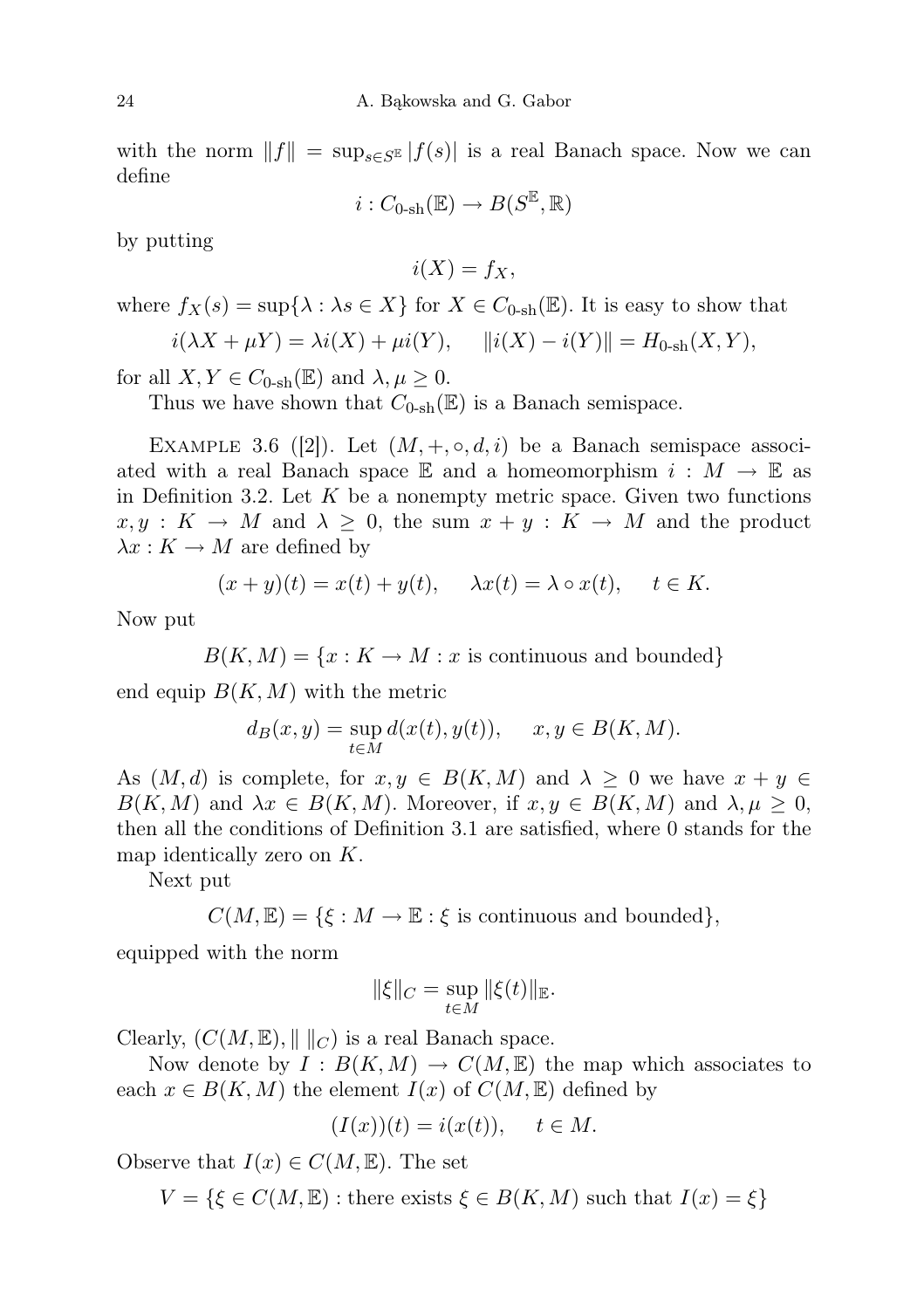is a convex cone contained in  $C(M, \mathbb{E})$ . More precisely,  $I : B(K, M) \rightarrow$  $C(M, \mathbb{E})$  is an isometric map onto the positive convex cone V in  $C(M, \mathbb{E})$ , namely, for all  $x, y \in B(K, M)$  and  $\lambda, \mu \geq 0$  we have

$$
I(\lambda x + \mu y) = \lambda I(x) + \mu I(y), \quad ||I(x) - I(y)||_C = d_B(x, y).
$$

Consequently,  $B(K, M)$  is a Banach semispace.

DEFINITION 3.7. We say that a map  $x:(a,b)\to M$  has the Hukuhara *derivative* at a point  $t_0 \in (a, b)$  if

$$
D_{\mathrm{H}}x(t_0^+) := \lim_{h \to 0^+} \frac{x(t_0 + h) - x(t_0)}{h}, \quad D_{\mathrm{H}}x(t_0^-) := \lim_{h \to 0^+} \frac{x(t_0) - x(t_0 - h)}{h}
$$

exist in the topology of  $M$  and are equal. We denote the Hukuhara derivative by  $D_Hx(t_0)$ .

The existence of, e.g.,  $x(t_0+h)-x(t_0)$  means that there exists an element  $m \in M$  such that  $m + x(t_0) = x(t_0 + h)$ . For  $M = K(\mathbb{E})$  this element is known as the Hukuhara difference (or geometrical difference, see [18]).

For  $x : [a, b] \to M$ , if  $D_H x(t)$  exists for any  $t \in (a, b)$ , and  $D_H x(a^+)$  and  $D_Hx(b^-)$  exist, we say that x is Hukuhara differentiable on [a, b].

An important example of a Hukuhara differentiable map is given in

PROPOSITION 3.8. Let  $F : [a, b] \to M$  be an integrable map (in the sense of Bochner). Then  $G : [a, b] \to M$  given by

$$
G(t) = \int_{a}^{t} F(s) \, ds
$$

is Hukuhara differentiable, and  $D_H G(t) = F(t)$  a.e. on [a, b].

A map  $F : [0, a] \times M \rightarrow M$  is called a *Carathéodory map* if:

- (i)  $t \mapsto F(t, x)$  is strongly measurable for every  $x \in M$ ,
- (ii)  $x \mapsto F(t, x)$  is continuous for  $t \in [0, a]$ ,
- (iii)  $d(0, F(t, x)) \leq \mu(t)$  for every  $t \in [0, a], x \in M$ , where  $\mu : [0, a] \rightarrow$  $[0, \infty)$  is an integrable function.

Now consider the Cauchy problem

$$
(C_F)\begin{cases}D_Hx(t) = F(t, x(t)),\\x(0) = x_0,\end{cases}
$$

where  $F : [0, a] \times M \to M$  is a Carathéodory function and  $x_0 \in M$ .

By a *solution* of the Cauchy problem  $(C_F)$  we mean an absolutely continuous function  $x : [0, a] \to M$  with  $x(0) = x_0$  satisfying  $D_Hx(t) = F(t, x(t))$ for a.e.  $t \in [0, a]$ .

Before we present the main theorem we need some topological notions.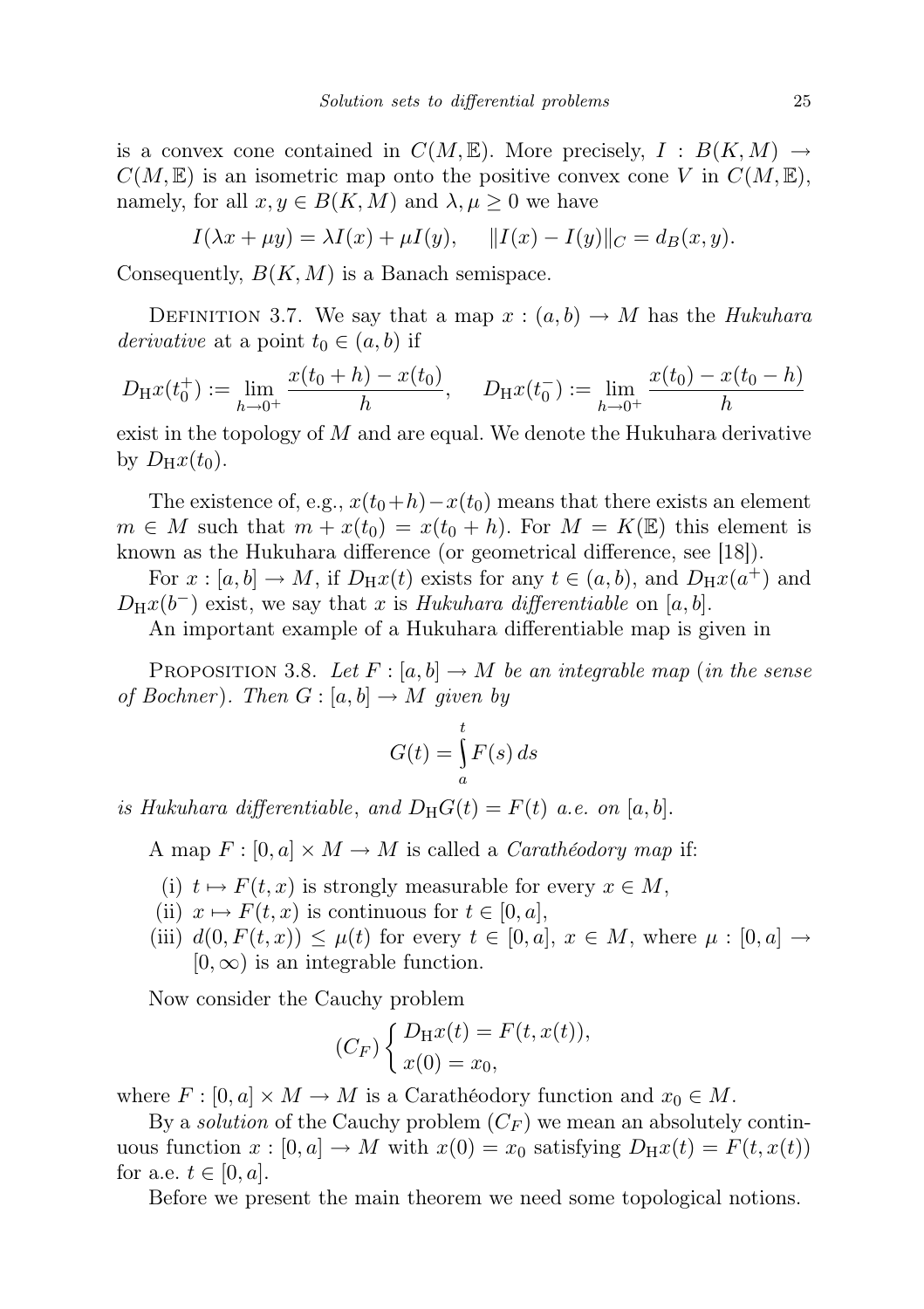Let A be a bounded subset of a Banach space  $E$ . Then

 $\alpha(A) = \inf\{r > 0 : A$  can be covered by finitely many sets

of diameter  $\leq r$ }

is called the (Kuratowski) measure of noncompactness. Some of its properties are listed in the following proposition.

PROPOSITION 3.9 ([8]). Let A, B be bounded subsets of a Banach space  $\mathbb{E}$ . Then

- (1)  $\alpha(A) = 0$  iff  $\overline{A}$  is compact,
- (2)  $\alpha(t \cdot A) = |t| \alpha(A)$  for  $t \in R$ ,
- (3)  $\alpha(A+B) \leq \alpha(A)+\alpha(B)$ ,
- (4)  $\alpha(\overline{\text{conv }A}) = \alpha(A),$
- (5) if  $A \subset B$ , then  $\alpha(A) \leq \alpha(B)$ ,
- (6) if  $D \subset C([a, b], \mathbb{E})$  is a bounded set of equicontinuous functions, then  $\alpha(D) = \sup \{ \alpha(\{x(t) : x \in D\}) : t \in [a, b] \},\$

A function  $\omega : [0, a] \times \mathbb{R}_+ \to \mathbb{R}_+$  is called a *Kamke function* if:

- (i)  $t \mapsto \omega(t, x)$  is measurable for every  $x \in \mathbb{R}$ ,
- (ii)  $x \mapsto \omega(t, x)$  is continuous for every  $t \in [0, a],$
- (iii) the inequality  $u(t) \leq \int_0^t \omega(s, u(s)) ds$  for every  $t \in [0, a]$  has only the trivial solution, that is,  $u(t) = 0$  for every  $t \in [0, a]$ .

Now we can formulate a theorem on the topological structure of the solution set to  $(C_F)$  in Banach semispaces:

THEOREM 3.10 ([2]). Let M be a Banach semispace, and  $F : [0, a] \times M \rightarrow$ M be a Caratheodory function with  $\mu(t) = r > 0$  and

$$
\lim_{\delta \to 0^+} \alpha(F(I_{t,\delta} \times A)) \le \omega(t, \alpha(A))
$$

for every bounded  $A \subset M$  and a.e.  $t \in [0, a]$ , where  $I_{t,\delta} = [t-\delta, t+\delta] \cap [0, a]$ . Then the set of solutions of  $(C_F)$  is a nonempty  $R_{\delta}$ -set.

The proof is based on the following reformulation of the Browder–Gupta theorem:

THEOREM 3.11 (cf. [6, Theorem 7]). Let X be a metric space,  $E$  be a Banach space and  $f: X \to \mathbb{E}$  be a continuous map such that:

- f is proper at  $0 \in \mathbb{E}$ ,
- for every  $\varepsilon > 0$  there exists a continuous proper map  $f_{\varepsilon}: X \to Y$ satisfying:
	- (i)  $|| f(x) f_{\varepsilon}(x)|| < \varepsilon$  for every  $x \in X$ ,
	- (ii)  $f_{\varepsilon}$  restricts to a homeomorphism of  $f_{\varepsilon}^{-1}(B(0,\varepsilon))$  onto  $B(0,\varepsilon)$ .

Then  $f^{-1}(0)$  is an  $R_{\delta}$ -set.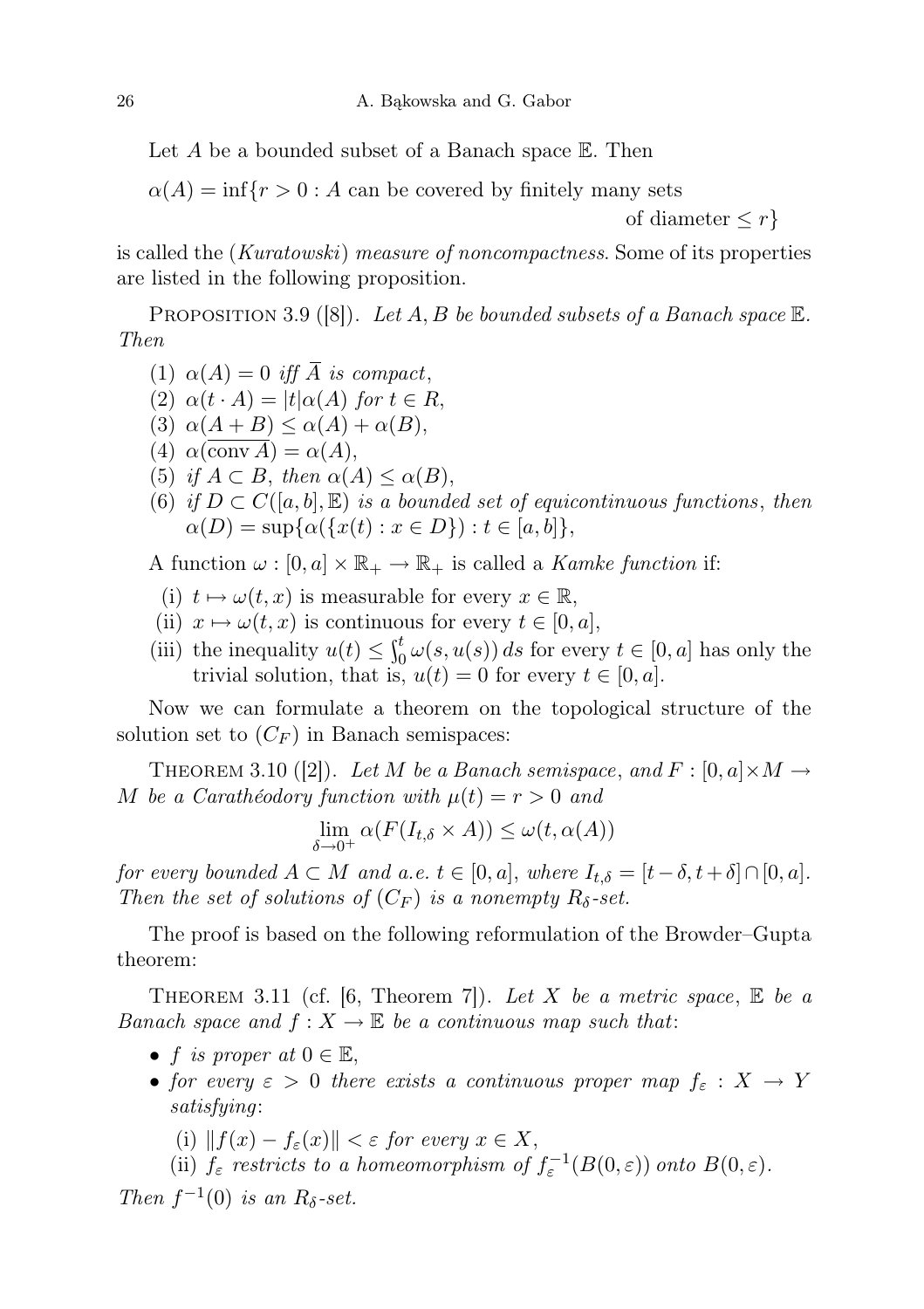We also need a lemma:

LEMMA 3.12 ([15]). Let  $\widetilde{F}:[0,a] \times i(M) \to \mathbb{E}$  satisfy the conditions of Theorem 3.10 and  $\{x_n : n \in \mathbb{N}\} \subset C([0, a], i(M))$  be a bounded equicontinu*ous set. Then, for every*  $T \in [0, a]$ ,

$$
\alpha\left(\left\{\int\limits_0^T \widetilde{F}(s, x_n(s)) ds : n \in \mathbb{N}\right\}\right) \leq \int\limits_0^T \omega(s, \alpha(\left\{x_n(s) : n \in \mathbb{N}\right\})) ds.
$$

Sketch of proof of Theorem 3.10. We divide the proof into three parts.

(a) First observe that  $\widetilde{F} : [0, a] \times i(M) \to \mathbb{E}, \widetilde{F}(t, y) := i(F(t, i^{-1}(y))),$ also satisfies the assumptions of the theorem.

(b) We define the integral operator  $\mathcal{G}: C([0, a], i(M)) \to C([0, a], \mathbb{E})$  by putting

$$
\mathcal{G}(x)(t) = i(x_0) + \int_0^t \widetilde{F}(s, x(s)) ds.
$$

It is sufficient to show that the set of fixed points of  $\mathcal G$  is a nonempty  $R_\delta$ -set. Let  $f: C([0, a], i(M)) \to C([0, a], \mathbb{E})$  be defined by putting

$$
f(x)(t) := x(t) - \mathcal{G}(x)(t).
$$

We have

$$
f^{-1}(\{0\}) = \text{Fix}\,\mathcal{G}.
$$

It is easily seen that  $G$  and  $f$  are continuous. We show that  $f$  satisfies the assumptions of Theorem 3.11. So we have to construct a sequence  $\{f_n\}$  of continuous, proper and injective functions uniformly convergent to  $f$ . Let  $\mathcal{G}_n : C([0, a], i(M)) \to C([0, a], \mathbb{E})$  be defined as follows:

$$
\mathcal{G}_n(x)(t) := \begin{cases} i(x_0) & t \le 1/n, \\ \mathcal{G}(x)(t-1/n) & t \ge 1/n, \end{cases}
$$

and set  $f_n(x)(t) := x(t) - \mathcal{G}_n(x)(t)$ . Obviously,  $f_n$  is continuous and by easy calculations we find that it is injective. Now we have to check that  $f_k$ is proper for every  $k \in \mathbb{N}$ . Pick a compact set  $A \subset C([0, a], \mathbb{E})$  and any sequence  $\{x_n\} \subset f_k^{-1}$  $k_k^{-1}(A)$ . Then  $\{x_n : n \in \mathbb{N}\}\$ is a bounded equicontinuous set. By Proposition 3.9 we have

$$
\alpha(\{x_n : n \in \mathbb{N}\}) = \sup_{t \in [0,a]} \alpha(\{x_n(t) : n \in \mathbb{N}\}).
$$

There is no loss of generality in assuming that  $\{x_n(t) - \mathcal{G}_k(x_n)(t)\}\$ is convergent. As a result we obtain

$$
\alpha(\{x_n(t): n \in \mathbb{N}\}) = \alpha(\{\mathcal{G}_k(x_n)(t) + x_n(t) - \mathcal{G}_k(x_n)(t) : n \in \mathbb{N}\})
$$
  
\n
$$
\leq \alpha(\{\mathcal{G}_k(x_n)(t) : n \in \mathbb{N}\}) + \alpha(\{x_n(t) - \mathcal{G}_k(x_n)(t) : n \in \mathbb{N}\})
$$
  
\n
$$
= \alpha(\{\mathcal{G}_k(x_n)(t) : n \in \mathbb{N}\}).
$$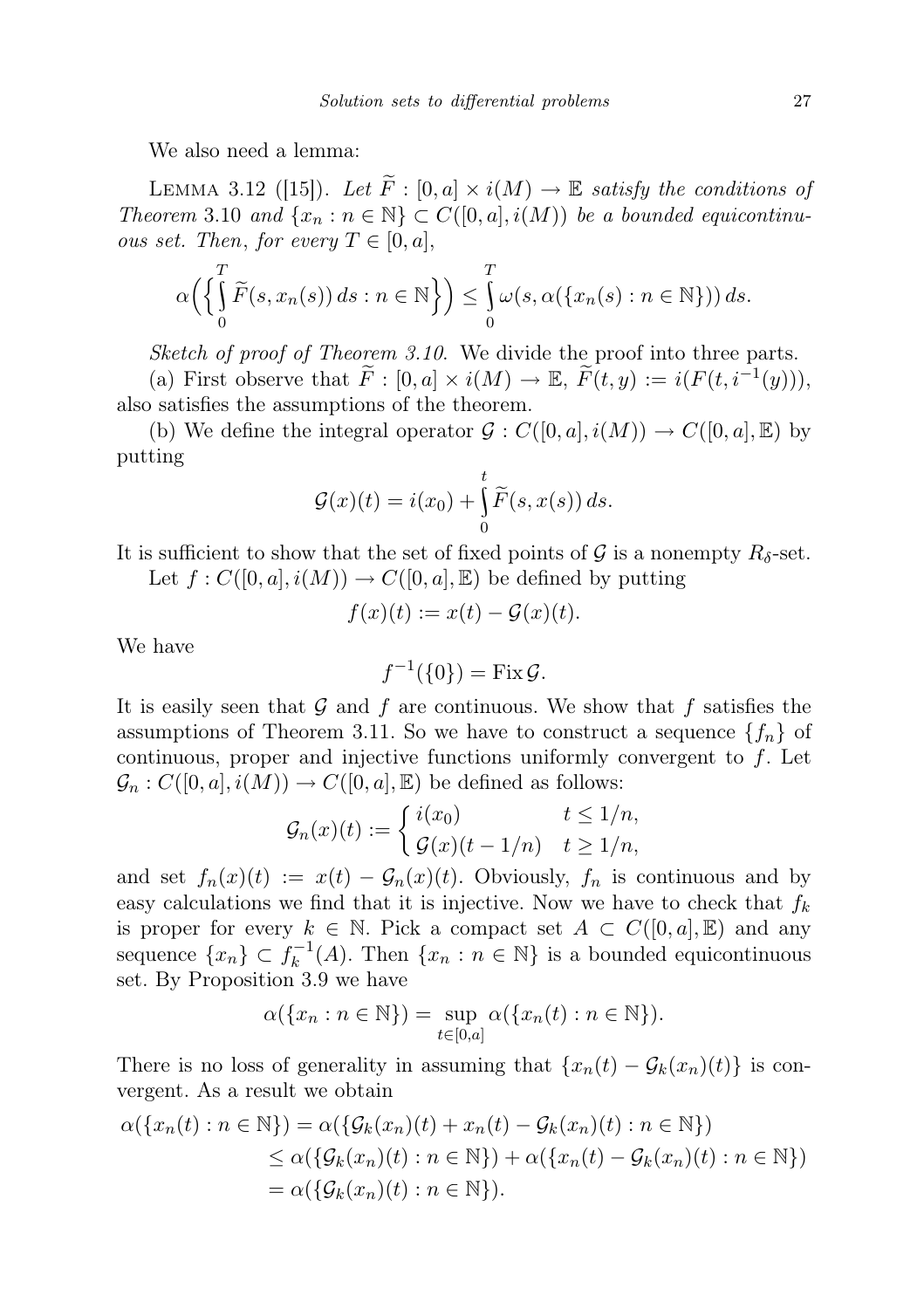For  $t \leq 1/k$  we have

$$
\alpha(\{\mathcal{G}_k(x_n)(t) : n \in \mathbb{N}\}) = \alpha(\{i(x_0)\}) = 0.
$$

If  $t \geq 1/k$ , then

$$
\alpha(\{\mathcal{G}_k(x_n)(t) : n \in \mathbb{N}\}) = \alpha\left(\left\{i(x_0) + \int_0^{t-1/k} \widetilde{F}(s, x_n(s)) ds : n \in \mathbb{N}\right\}\right)
$$

$$
= \alpha\left(\left\{\int_0^{t-1/k} \widetilde{F}(s, x_n(s)) ds : n \in \mathbb{N}\right\}\right).
$$

By Lemma 3.12 we have

$$
\alpha \left( \left\{ \int_{0}^{t-1/k} \widetilde{F}(s, x_n(s)) ds : n \in \mathbb{N} \right\} \right) \leq \int_{0}^{t-1/k} \omega(s, \alpha(\{x_n(s) : n \in \mathbb{N}\})) ds
$$
  

$$
\leq \int_{0}^{t} \omega(s, \alpha(\{x_n(s) : n \in \mathbb{N}\})) ds.
$$

Thus we obtain the inequality

(1) 
$$
\alpha(\lbrace x_n(t) : n \in \mathbb{N} \rbrace) \leq \int_0^t \omega(s, \alpha(\lbrace x_n(s) : n \in \mathbb{N} \rbrace)) ds.
$$

This holds only for  $\alpha(\lbrace x_n(t) : n \in \mathbb{N} \rbrace) = 0$ , which is equivalent to  $f_k$  being proper. By compactness and injectivity,  $f_n$  is an open map.

We now show that  $f_k$  is a closed map. Let A be a closed subset of  $C([0, a], i(M))$ . To show that  $f_k(A)$  is also closed, let  $\{x_n(t) - \mathcal{G}_k(x_n(t))\} \subset$  $f(A)$  be a convergent sequence. As above, we obtain (1), and so

$$
\alpha(\{x_n(t):n\in\mathbb{N}\})=0.
$$

Consequently,  $x_n$  has a subsequence, denoted also by  $\{x_n\}$ , convergent to  $x_0 \in A$ , and by the continuity of  $f_k$ , the sequence  $f_k(x_n)$  converges to  $f_k(x_0) \in f_k(A)$ .

(c) Now we prove that  $f^{-1}(0)$  is nonempty. We construct the successive approximations by putting

$$
x_n(t) = \begin{cases} i(x_0) + \widetilde{F}(0, i(x_0))t, & 0 \le t \le a/n, \\ i(x_0) + \widetilde{F}(0, i(x_0))\frac{a}{n} + \int\limits_0^{t-a/n} \widetilde{F}(s, x_n(s)) ds, & a/n \le t \le a. \end{cases}
$$

We show that  $\alpha({x_n(t) : n \in \mathbb{N}}) = 0$ . Obviously, by definition,  ${x_n : n \in \mathbb{N}}$ is a bounded equicontinuous set. For any  $\varepsilon > 0$ , select k such that  $2ra/k \leq \varepsilon$ .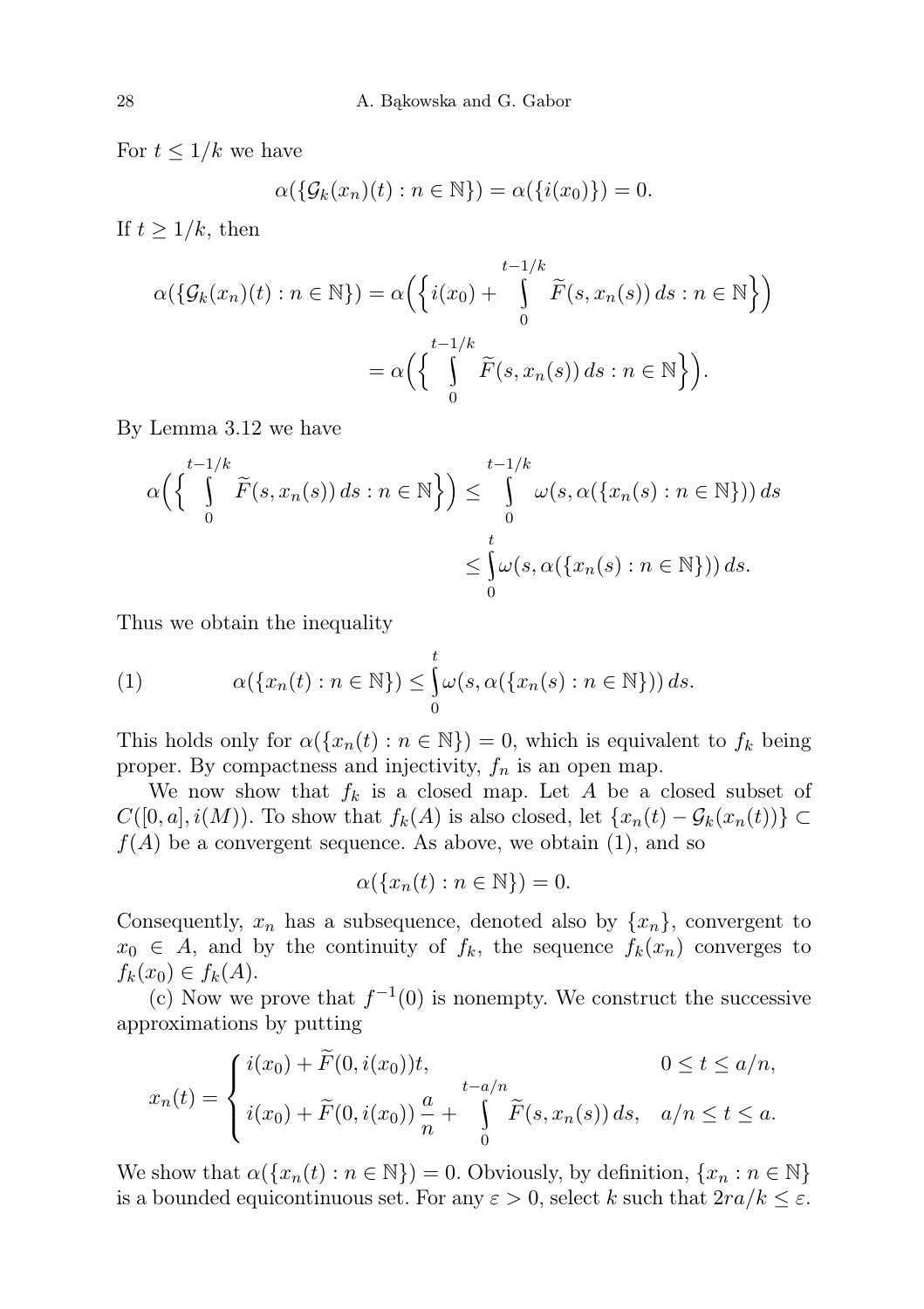Then

$$
\alpha(\lbrace x_n(t) : n \ge k \rbrace) \le \alpha \Big( \Big\{ \int_0^t \widetilde{F}(s, x_n(s)) ds : n \ge k \Big\} \Big) + \frac{2ra}{k}
$$
  

$$
\le \alpha \Big( \Big\{ \int_0^t \widetilde{F}(s, x_n(s)) ds : n \ge k \Big\} \Big) + \varepsilon.
$$

By Lemma 3.12,  $\alpha({x_n(t) : n \ge k}) \le \int_0^t \omega(s, \alpha({x_n(s) : n \ge k}) ds + \varepsilon.$ Consequently, we may assume that  $\{x_n\}$  is convergent. We have to show that its limit  $x : [0, a] \to i(K(M))$  corresponds to a solution of  $(C_F)$ .

For  $t \in (0, a]$  we calculate

$$
\|x(t) - i(x_0) - \int_0^t \widetilde{F}(s, x(s)) ds\|
$$
  
\n
$$
\leq \|x(t) - x_n(t)\| + \int_0^{t-a/n} \|\widetilde{F}(s, x_n(s)) - \widetilde{F}(s, x(s))\| ds
$$
  
\n
$$
+ \int_{t-a/n}^t \|\widetilde{F}(s, x(s)) - \widetilde{F}(0, i(x_0))\| ds.
$$

By the definition of  $x$  and the Lebesgue theorem the right hand side of the above inequality converges to 0.

Hence  $f^{-1}(0) \neq \emptyset$ , i.e., G has a fixed point. By definition, each  $\mathcal{G}_k$  also has a fixed point, and so  $f_k^{-1}$  $k_k^{-1}(0) \neq \emptyset$ . Summarizing, every  $f_k$  is proper, injective, closed and  $f_k^{-1}$  $f_k^{-1}(0) \neq \emptyset$ . Therefore the set  $f_k(C([0, a], i(M)))$  is open and  $0 \in f_k(C([0, a], i(M)))$ . Pick  $\varepsilon_n$  such that  $B(0, \varepsilon_n) \subset f_n(C([0, a], i(M)))$ . Of course,  $f_n$  establishes a homeomorphism of  $f_n^{-1}(B(0, \varepsilon_n))$  onto  $B(0, \varepsilon_n)$ . By Theorem 3.11,  $f^{-1}(0)$  is an  $R_{\delta}$ -set.

Let  $\mathbb F$  be an arbitrary Fréchet space represented as a projective limit of Banach spaces  $\mathbb{F} = \varprojlim \{ \mathbb{E}^i, \varrho^{ji} \}$ . Consider the Cauchy problem  $(C_F)$  with  $F \in C([0, a] \times K(\mathbb{F}), K(\mathbb{F}))$  and  $x_0 \in K(\mathbb{F})$ .

As in Definition 3.7, we can define the Hukuhara differential for  $x$ :  $[a, b] \to K(\mathbb{F})$ , and since the maps  $\varrho^{ij}$  are continuous and linear, we can prove (cf. [13, Proposition 4.5]) that  $x = \underleftarrow{\lim} x^i : [a, b] \to K(\mathbb{F})$  is Hukuhara differentiable at  $t_0 \in [a, b]$  (i.e.  $D_H x(t_0)$  exists) if and only if each  $x^i : [a, b] \rightarrow$  $K(\mathbb{E}^i), i \geq 1$ , is Hukuhara differentiable at  $t_0$ , and

(2) 
$$
D_{\mathrm{H}}x(t_0) = \varprojlim D_{\mathrm{H}}x^{i}(t_0).
$$

Using Theorem 3.10 and fixed point results for limit maps we will prove the following main result of this section: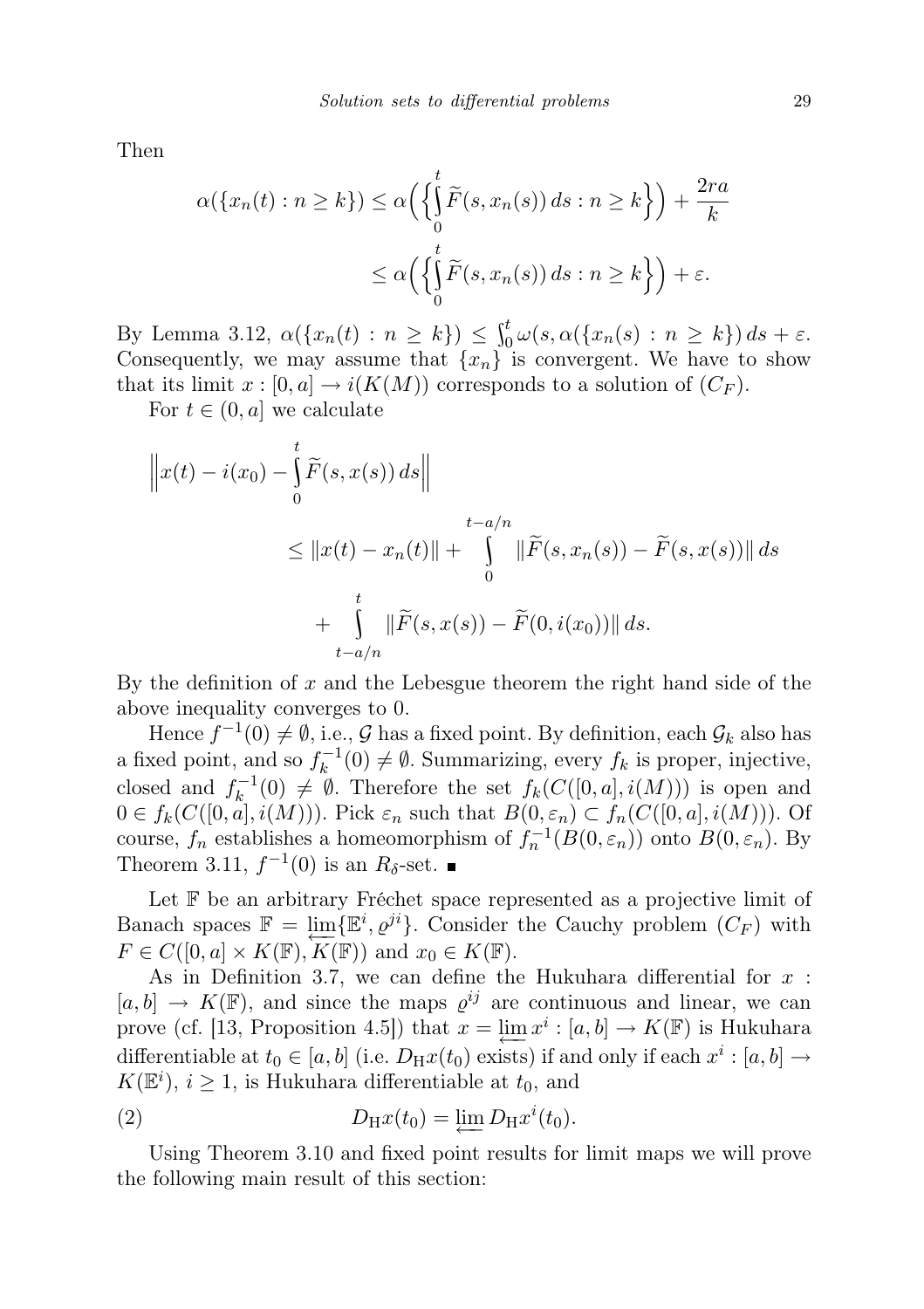THEOREM 3.13. Let  $F : [0, a] \times K(\mathbb{F}) \to K(\mathbb{F})$  be a Carathéodory function, and  $x_0 \in K(\mathbb{F})$ . Assume that:

- (i) F is a projective limit  $\varprojlim F^i$  of Carathéodory functions  $F^i : [0, a] \times$  $K(\mathbb{E}^i) \to K(\mathbb{E}^i),$
- (ii)  $F$  is bounded, or equivalently, it is bounded with respect to every semimetric of  $K(\mathbb{F})$ , i.e., there exist  $r_i > 0$  with  $D^{i}(F(t, A), 0) \leq r_i$ for every  $i \in \mathbb{N}$ ,
- (iii)  $\lim_{\delta \to 0^+} \alpha_i(F^i(I_{t,\delta} \times A)) \leq \omega(t, \alpha_i(A))$  for every bounded set  $A \subset$  $K(\mathbb{E}^i)$  and a.e.  $t \in [0, a]$ , where  $\alpha_i$  is the measure of noncompactness on  $\mathbb{E}^i$  and  $\omega$  is a Kamke function.

Then the set of solutions of  $(C_F)$  is a nonempty  $R_{\delta}$ -set.

*Proof.* Let  $x_0^i = \varrho^i(x_0)$ . Consider the sequence of Cauchy problems

$$
(C_F^i) \begin{cases} D_{\mathrm{H}}x^i(t) = F^i(t, x^i(t)), \\ x(0) = x_0^i. \end{cases}
$$

By the properties of the *i*-distance and assumption (ii), the mappings  $F^i$  are bounded. Indeed,

$$
D^{i}(F(t, A), 0) = D^{i}(\underleftarrow{\lim} F^{i}(t, A^{i}), \underleftarrow{\lim} 0) = D^{\mathbb{E}^{i}}(F^{i}(t, A^{i}), 0)
$$

where  $A = \varprojlim A_i$ .

By Theorem 3.10 the set  $\mathcal{F}_i$  of solutions of  $(C_F^i)$  is a nonempty  $R_{\delta}$ -set. Notice that  $\mathcal{F}_i$ , for every  $i \geq 1$ , is the fixed point set of the operator

$$
\Phi^i : C([0,a],K(\mathbb{E}^i)) \to C([0,a],K(\mathbb{E}^i))
$$

defined by

$$
\Phi^{i}(x^{i})(t) = x_{0}^{i} + \int_{0}^{t} F^{i}(s, x^{i}(s)) ds.
$$

Let  $y \in C([0, a], K(\mathbb{E}^i))$ . Then

$$
(\Phi^i \Psi^{ji}(y))(t) = x_0^i + \int_0^t F^i(s, \Psi^{ji}(y)(s)) ds
$$
  
=  $x_0^i + \int_0^t \Psi^{ji} F^j(s, y(s)) ds = \Psi^{ji} (x_0^j + \int_0^t F^j(s, y(s)) ds) = ((\Psi^{ji} \Phi^j)(y))(t)$ 

for any  $j \geq i$ . This means that  $\{\Phi^i\}$  is a map of inverse systems. Set

$$
\Phi = \varprojlim \Phi^i : C([0, a], K(\mathbb{F})) \to C([0, a], K(\mathbb{F})).
$$

From Proposition 2.2 it follows that  $\mathcal{F} = \text{Fix } \Phi$  is a compact  $R_{\delta}$ . Finally, we show that F is indeed the set of solutions to  $(C_F)$ . Let  $x \in \Phi(x)$  and write  $x^i = \Psi^i(x)$  for every  $i \in \mathbb{N}$ . This means that  $D_H x^i(t) = F^i(t, x^i(t))$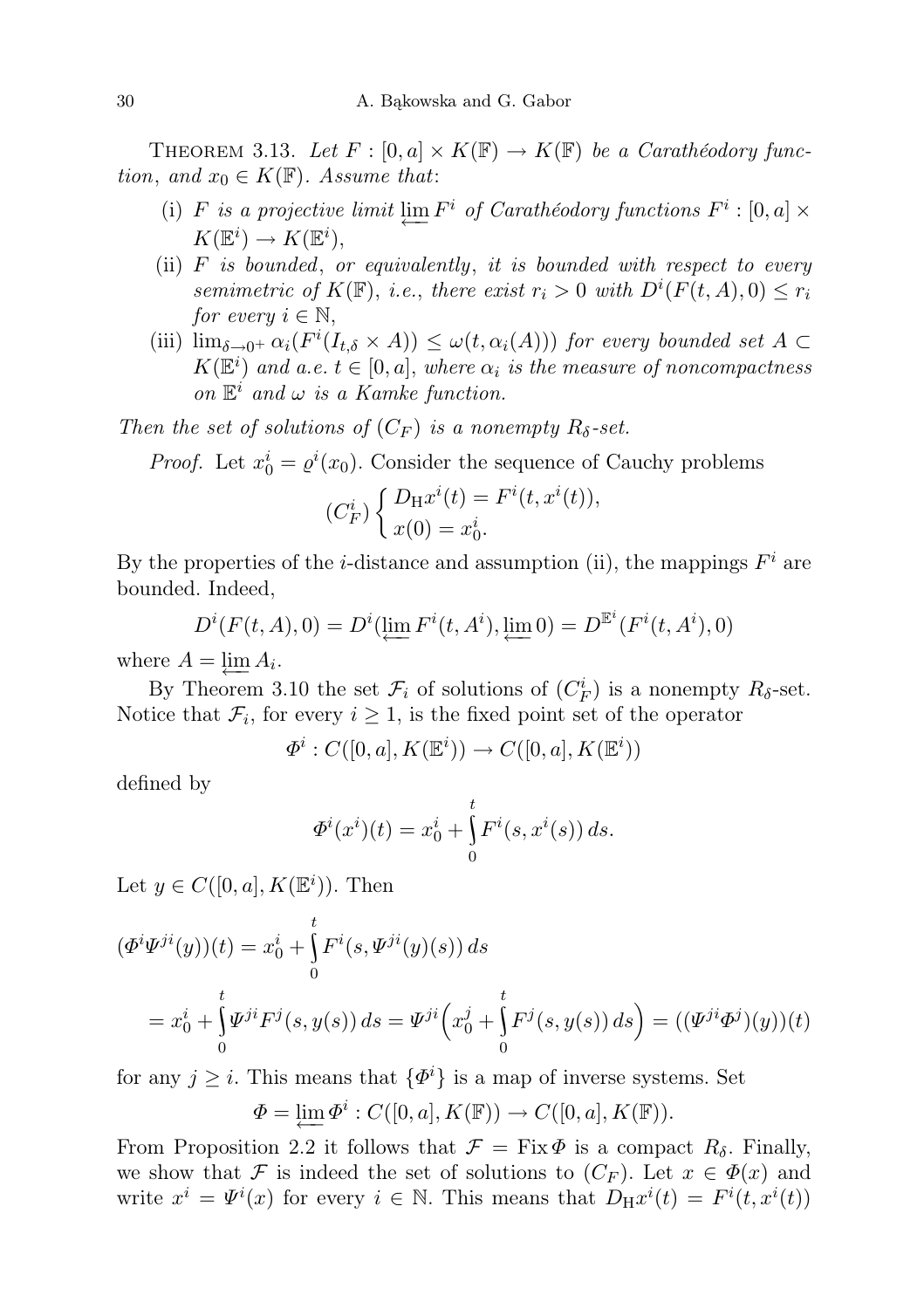and  $x^{i}(0) = x_{0}^{i}$  for a.e.  $t \in [0, a]$  and  $i \in \mathbb{N}$ . By (2) we get

 $D_{\rm H}x(t) = \lim_{\longleftarrow} D_{\rm H}x^{i}(t) = \lim_{\longleftarrow} F^{i}(t, x^{i}(t)) = F(t, x(t))$  for a.e.  $t \in [0, a]$ and  $x(0) = x_0^i$ . Conversely, it is obvious that each solution to problem  $(C_F)$ is a fixed point of  $\Phi$ . The proof is complete.

4. Topological structure of measurable-Lipschitz differential inclusions in Fréchet spaces. In this section we focus on the parameterized differential problem

$$
(C_{AF})\begin{cases} \dot{x}(t) \in Ax(t) + F(t, x(t), \eta) & \text{for a.e. } t \in J = [0, a],\\ x(0) = x_0 \in \mathbb{F}, \end{cases}
$$

where suitable assumptions on  $A$  and  $F$  will be specified below. We look for mild solutions of problem  $(C_{AF})$ , i.e., for maps  $x : J \to \mathbb{F}$  of the form  $x(t) = T(t)x_0 + \int_0^t T(t-s)f(s) ds$ , where f is a measurable selection of  $F(\cdot, x(\cdot), \eta)$ , and  $(\check{T}(t))_{t\in J}$  is a continuous semigroup of continuous linear operators in F. We assume that F is a projective limit  $\lim_{n \to \infty} \mathbb{E}^i$  of Banach spaces as described in Section 2. One can check that, if each  $\mathbb{E}^i$  is reflexive or  $A = 0$ , then every mild solution is strong, that is,  $\dot{x}(t) \in Ax(t) + F(t, x(t), \eta)$ for every  $\eta \in H$  and a.e.  $t \in J$ .

Let  $\mathcal{M}_{x_0,\eta}$  denote the set of all mild solutions of problem  $(C_{AF})$ .

THEOREM 4.1. Assume that the Banach spaces  $\mathbb{E}^i$  are separable and the connecting morphisms  $\varrho^{ji} : \mathbb{E}^j \to \mathbb{E}^i$  are surjective. We also assume

- (H1)  $A: \mathbb{F} \to \mathbb{F}$  is a continuous linear operator such that, for every  $i \geq 1$ and  $\lambda > 0$ ,
	- (i)  $A(\text{Ker }p_i) \subset \text{Ker }p_i,$
	- (ii) the operator  $\lambda I A$  is invertible,  $(\lambda I A)^{-1}$ (Ker  $p_i$ ) ⊂ Ker  $p_i$ , and  $p_i((\lambda I - A)^{-1}(u)) \leq (1/\lambda)p_i(u)$  for every  $u \in \mathbb{F}$ .
- (H2)  $F : J \times \mathbb{F} \times H \multimap \mathbb{F}$ , where H is a separable metric space, has closed bounded values, and is the limit map  $\varprojlim F^i$  of maps  $F^i$ :  $J \times \mathbb{E}^i \times H \longrightarrow \mathbb{E}^i$  with closed bounded values, i.e.,

$$
\varrho^{ji}(F^j(t, x, \eta)) = F^i(t, \varrho^{ji}(x), \eta) \quad \text{ for } j \ge i.
$$

Moreover, for every  $i \geq 1$ ,

- (i)  $F^i$  is  $\mathcal{L}(J) \times \mathcal{B}(\mathbb{E}^i \times H)$ -measurable,
- (ii)  $F^{i}(t, x, \cdot)$  is Hausdorff continuous for every  $(t, x) \in J \times \mathbb{E}^{i}$ ,
- (iii) there are integrable functions  $\alpha_i, \beta_i : J \to [0, \infty)$  such that

$$
D^{\mathbb{E}^i}(F^i(t, x, \eta), F^i(t, y, \eta)) \leq \alpha_i(t) \|x - y\|_{\mathbb{E}^i},
$$
  

$$
D^{\mathbb{E}^i}(\{0\}, F^i(t, x, \eta)) \leq \beta_i(t),
$$

for all  $t \in J$ ,  $x, y \in \mathbb{E}^i$  and  $\eta \in H$ .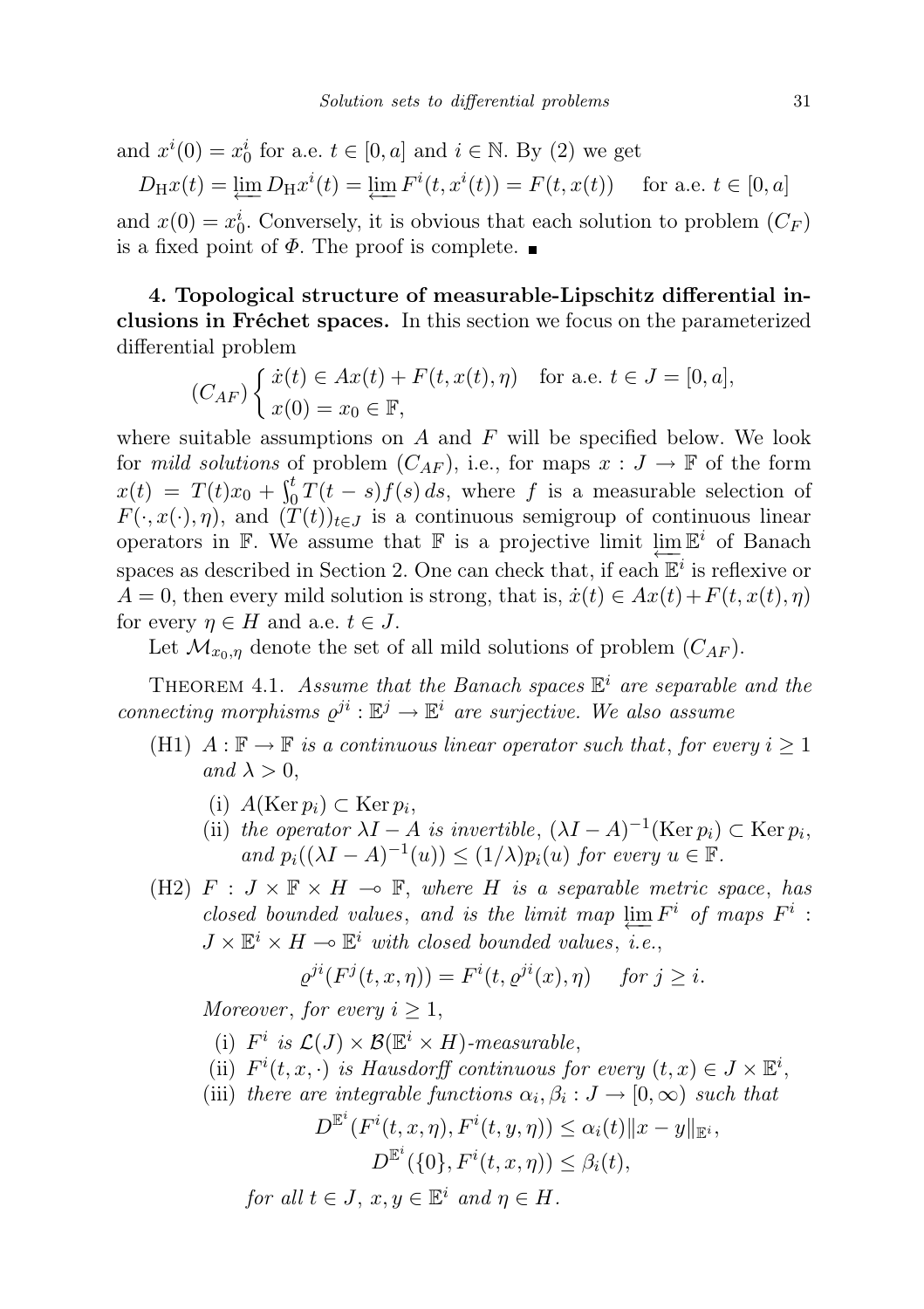Then the set of solutions  $\mathcal{M}_{x_0,\eta}$  is a projective limit of absolute retracts (not necessarily compact).

REMARK 4.2. The nonemptiness and  $R_{\delta}$  structure of  $\mathcal{M}_{x_0,\eta}$  can be guaranteed, as a consequence of Proposition 2.2, by convexity of values of  $F<sup>i</sup>$  and suitable compactness type assumptions in terms of a measure of noncompactness (see, e.g., assumption (iii) in Theorem 3.13).

Proof of Theorem 4.1. We proceed in several steps.

STEP 1. First we show that  $A$  can be realized as a limit map of closed linear operators  $A^i : \mathbb{E}^i \to \mathbb{E}^i$ .

Note that the surjectivity of the connecting morphisms implies surjectivity, and also openness, of the projections  $\varrho^i : \mathbb{F} \to \mathbb{E}^i$ . For every  $y \in \mathbb{E}^i$  $\varrho^{i}(\mathbb{F})$  we choose  $x \in \mathbb{F}$  such that  $\varrho^{i}(x) = y$ , and define  $A^{i}(y) := \varrho^{i}(Ax)$ . To check the correctness of this definition, let  $x_1$  and  $x_2$  in  $\mathbb F$  be such that  $\varrho^{i}(x_1) = \varrho^{i}(x_2)$ . Then

$$
A^{i} \varrho^{i}(x_{1}) - A^{i} \varrho^{i}(x_{2}) = \varrho^{i} A(x_{1} - x_{2}) \stackrel{\text{(H1)}(i)}{=} 0.
$$

Now assume that  $\mathbb{E}^i \ni u_k \to u$  and  $A^i u_k \to v \in \mathbb{E}^i$ . Choose any  $x \in \mathbb{F}$ with  $\varrho^{i}(x) = u$ . For every  $n \geq 1$ , since  $\varrho^{i}$  is open, there is a  $\delta_{n} > 0$  such that, if  $||y - u||_{\mathbb{E}^i} < \delta_n$ , then  $y \in \varrho^i({z \in \mathbb{F} : d(z, x) < 1/n})$ . We can choose  $k_n \geq 1$  such that  $||u_{k_n} - u||_{\mathbb{R}^i} < \delta_n$ , and hence there exists  $x_{k_n} \in \mathbb{F}$  with  $d(x_{k_n}, x) < 1/n$ . From the continuity of A it follows that  $Ax_{k_n} \to Ax$ , and consequently  $A^i u_{k_n} = \varrho^i A x_{k_n} \to \varrho^i A x = A^i u$ . This implies that  $A^i u = v$ , and hence  $A^i$  is a closed operator.

Finally,

$$
\varrho^{ji}A^j u = \varrho^{ji}\varrho^j Ax = \varrho^i Ax = A^i \varrho^{ji} u
$$

for any  $x \in \mathbb{F}$  such that  $\varrho^{j}(x) = u$ . Thus  $\{A^{i}\}\$ is a map of inverse systems.

STEP 2. We prove that  $\lambda I - A^i$  is invertible for all  $i \geq 1$  and  $\lambda > 0$ .

For every  $v \in \mathbb{E}^i$  we select  $y \in \mathbb{F}$  with  $\varrho^i(y) = v$ . By assumption (H1)(ii) we can find  $x \in \mathbb{F}$  such that  $(\lambda I - A)x = y$ . Set  $u := \varrho^{i}(x)$ . Then

$$
v = \varrho^{i}(\lambda I - A)x = \lambda \varrho^{i}(x) - \varrho^{i}Ax = (\lambda I - A^{i})u,
$$

so the operator  $\lambda I - A^i$  is onto.

Now, pick any  $u, w \in \mathbb{E}^i$  and  $x, z \in \mathbb{F}$  with  $\varrho^i x = u$  and  $\varrho^i z = w$ . Assume that  $(\lambda I - A^i)u = (\lambda I - A^i)w$ . Then

$$
0 = (\lambda I - A^{i})(u - w) = \varrho^{i}((\lambda I - A)(x - z)),
$$

which means that  $(\lambda I - A)(x - z) \in \text{Ker } p_i$ , and so  $x - z \in (\lambda I - A)^{-1}(\text{Ker } p_i)$ . Assumption (H1)(ii) implies that  $x - z \in \text{Ker } p_i$ . Hence,  $u = w$ , and the bijectivity of  $\lambda I - A^i$  is proved.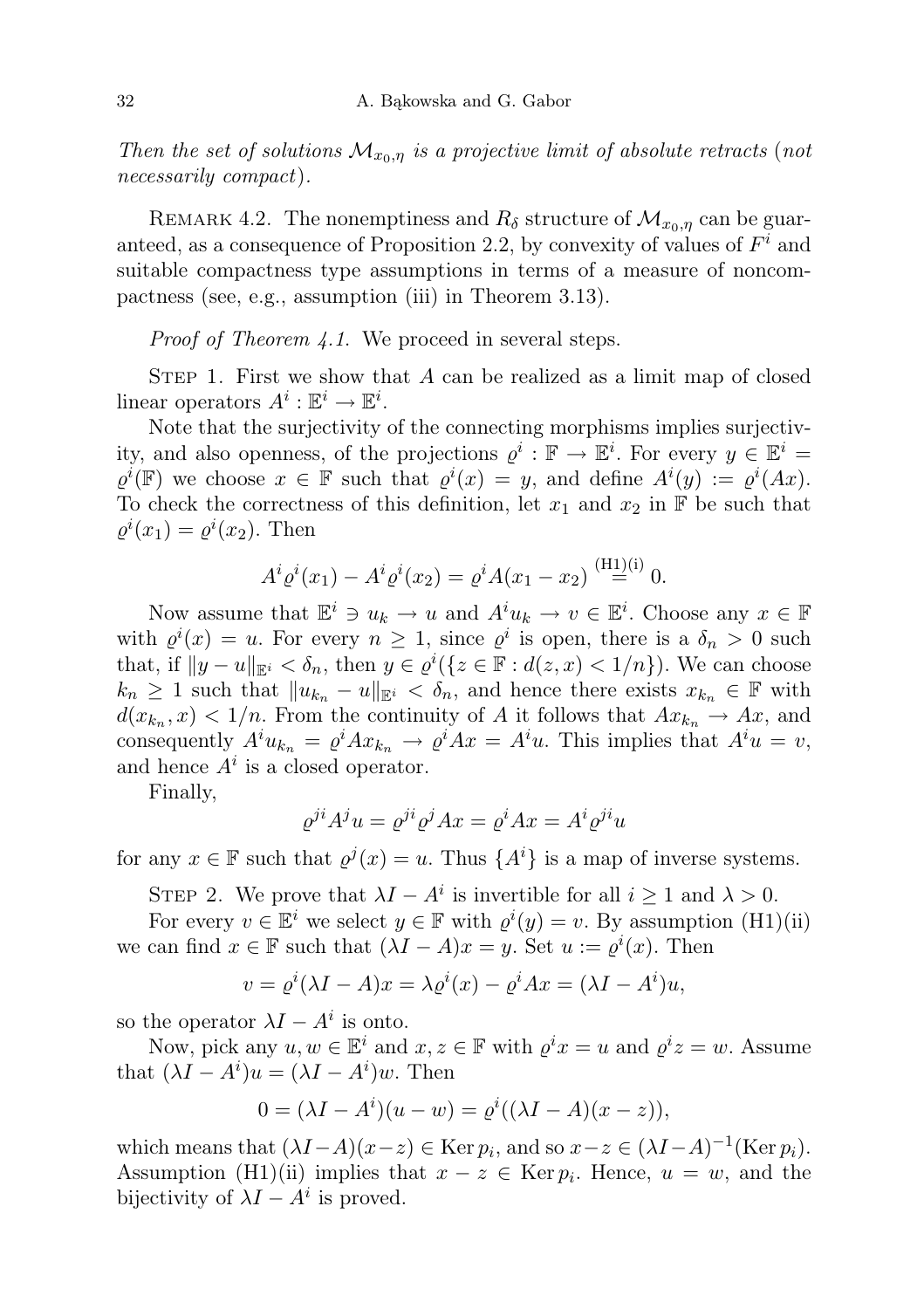STEP 3. Let  $R^i_\lambda = (\lambda I - A^i)^{-1}$ , the resolvent for  $A^i$ . It is easy to check that  $(\lambda I - A^{i})^{-1} = ((\lambda I - A)^{-1})^{i}$ . Taking this into account one has

$$
||R_{\lambda}^{i}(u)||_{\mathbb{E}^{i}} = ||(\lambda I - A^{i})^{-1}(u)||_{\mathbb{E}^{i}} = ||((\lambda I - A)^{-1})^{i}u||_{\mathbb{E}^{i}}
$$
  
=  $p_{i}((\lambda I - A)^{-1}x) \le \frac{1}{\lambda} p_{i}(x) = \frac{1}{\lambda} ||u||_{\mathbb{E}^{i}},$ 

where  $\varrho^{i}(x) = u$ . The Hille–Yosida theorem applied for every  $i \geq 1$  implies that each  $A^i$  is the generator of a continuous semigroup of contractions  $(T^i(t))_{t\in J}$ . Moreover, if  $j\geq i$ , then

$$
\varrho^{ji}T^{j}(t)x = \varrho^{ji}\left(\lim_{n\to\infty}\left(I - \frac{t}{n}A^{j}\right)^{-n}(x)\right)
$$

$$
= \lim_{n\to\infty}\varrho^{ji}\left(\left(I - \frac{t}{n}A^{j}\right)^{-n}(x)\right)
$$

$$
= \lim_{n\to\infty}\left(I - \frac{t}{n}A^{i}\right)^{-n}(x) = T^{i}(t)x,
$$

since  $\varrho^{ji}(I - \frac{t}{n}A^j) = (I - \frac{t}{n}A^i)\varrho^{ji}$ , and consequently

$$
\left(I - \frac{t}{n} A^{i}\right)^{-1} \varrho^{ji} = \left(I - \frac{t}{n} A^{i}\right)^{-1} \varrho^{ji} \left(I - \frac{t}{n} A^{j}\right) \left(I - \frac{t}{n} A^{j}\right)^{-1}
$$

$$
= \left(I - \frac{t}{n} A^{i}\right)^{-1} \left(I - \frac{t}{n} A^{i}\right) \varrho^{ji} \left(I - \frac{t}{n} A^{j}\right)^{-1}
$$

$$
= \varrho^{ji} \left(I - \frac{t}{n} A^{j}\right)^{-1}.
$$

STEP 4. From Theorem 3.1 in [7] it follows that for every  $i \geq 1$  the set  $\mathcal{M}^{i}_{x^{i}_{0}, \eta}$  of all mild solutions of the problem

$$
(C_{AF}^i) \begin{cases} \dot{x}(t) \in A^i x(t) + F^i(t, x(t), \eta) & \text{for a.e. } t \in J, \\ x(0) = x_0^i = \varrho^i(x_0) \in \mathbb{F} \end{cases}
$$

is an absolute retract, being a retract of the convex closed subset

$$
\left\{x: J \to \mathbb{E}^i \, \middle| \, x(t) = T^i(t)x_0 + \int_0^t T^i(t-s)f(s) \, ds, \, f \in L^1(J, \mathbb{E}^i) \right\}
$$

of the Banach space

$$
W^{i}(J, \mathbb{E}^{i})
$$
  
 := 
$$
\left\{ x : J \to \mathbb{E}^{i} \middle| x(t) = T^{i}(t)\xi + \int_{0}^{t} T^{i}(t-s)f(s) ds, \xi \in \mathbb{E}^{i}, f \in L^{1}(J, \mathbb{E}^{i}) \right\}
$$

equipped with the norm  $||x||_{W_i} = ||x||_C + ||f||_{L^1}$ . Here  $||f||_{L^1}$  is the weighted Bielecki norm (cf. [7]).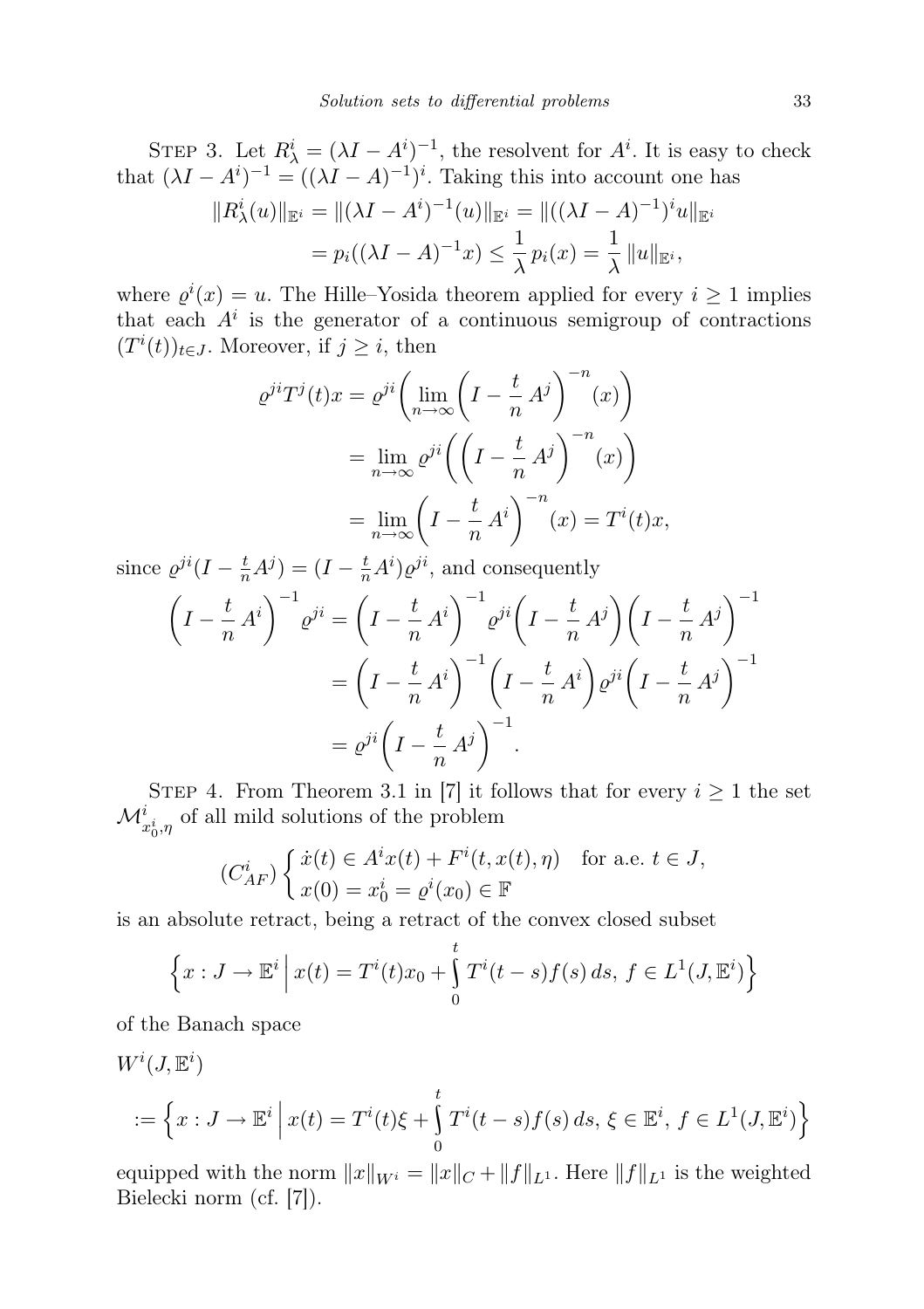Let  $x_0 = (x_0^i) \in \mathbb{F}$ , where  $x_0^i \in \mathbb{E}^i$ . We check that  $\{\mathcal{M}_{x_0,\eta}^i\}$  is an inverse system. Let  $x \in \mathcal{M}_{x_0^j, \eta}^j$  and  $i \leq j$ . Then, since the connecting morphisms are linear,

$$
\varrho^{ji}x(t) = \varrho^{ji}(T^j(t)x_0^j) + \varrho^{ji}\left(\int_0^t T^j(t-s)f(s) ds\right)
$$

$$
= T^i(t)\varrho^{ji}(x_0^j) + \int_0^t T^i(t-s)\varrho^{ji}f(s) ds
$$

for some  $f(\cdot) \in F^j(\cdot, x(\cdot), \eta)$ . But

$$
\varrho^{ji} f(s) \in \varrho^{ji}(F^j(s, x(s), \eta)) = F^i(s, \varrho^{ji} x(s), \eta),
$$

so  $\varrho^{ji}f$  is a measurable selection, and this implies that  $\varrho^{ji} \in \mathcal{M}_{x_0,\eta}^i$ . By Step 3 there exists a family of limit operators  $T(t) = \varprojlim T^{i}(t)$ . Assume that f is a measurable selection of  $F(\cdot, x(\cdot), \eta)$ , and

$$
x(t) = T(t)x_0 + \int_{0}^{t} T(t - s) f(s) \, ds,
$$

i.e.,  $x \in \mathcal{M}_{x_0,\eta}$ . Then we can check as above that  $\varrho^i x \in \mathcal{M}_{\varrho^i(x_0),\eta}^i$  for every  $i \geq 1$ . On the other hand, if  $(f^i)_{i \geq 1}$  is a thread of measurable maps  $f^i: I \to \mathbb{E}^i$  such that  $f^i(s) \in F^i(s, x^i(s), \eta)$  for a.e.  $s \in I$ , where  $(x^i)_{i \geq 1}$ is a thread in  $\{\mathcal{M}^i_{x_0^i,\eta}\},\$  then  $f := \varprojlim f^i : I \to \mathbb{F}$  is a measurable selection of  $F(\cdot, \underleftarrow{\lim}_{x_i} x^i(\cdot), \eta)$ . Indeed, for every base open subset  $(\varrho^i)^{-1}(U)$  of  $\mathbb{F}$ , where U is open in  $\mathbb{E}^i$ , the set  $f^{-1}((\varrho^i)^{-1}(U)) = (\varrho^i f)^{-1}(U) = (f^i)^{-1}(U)$  is measurable. Moreover, since  $f^i \in F^i(\cdot, x^i(\cdot), \eta)$ , we obtain

$$
f = \underleftarrow{\lim} f^i \in \underleftarrow{\lim} F^i(\cdot, x^i(\cdot), \eta) = F(\cdot, \underleftarrow{\lim} x^i(\cdot), \eta).
$$

Now, for  $x := \lim_{t \to \infty} x^i$ , we have  $\varrho^i(x(t)) = T^i(t)x_0^i + \int_0^t T^i(t-s)f^i(s) ds$ , and consequently  $x(t) = T(t)x_0 + \int_0^t T(t-s)f(s) ds$ , that is,  $x \in \mathcal{M}_{x_0,\eta}$ . Thus  $\mathcal{M}_{x_0,\eta} = \varprojlim \mathcal{M}_{x_0^i,\eta}^i$ . This completes the proof of the theorem.

REMARK 4.3. In the above result we can assume, instead of  $(H1)$ , that  $A = \varprojlim A^i$  where each  $A^i : D(A^i) \to \mathbb{E}^i$  is the generator of a continuous semigroup of bounded linear operators. Notice that Steps 1–3 of the proof were devoted to showing this projective limit connection between  $A$  and  $A<sup>i</sup>$ . Note that since  $\overline{D(A^i)} = \mathbb{E}^i$  and  $\varprojlim_{i} D(A^i) = D(A)$ , the operator A is also densely defined and closed.

**Open problems.** 1. Is the solution set  $\mathcal{M}_{x_0,\eta}$  an absolute retract? This is an open problem even in the case where the values of F are convex and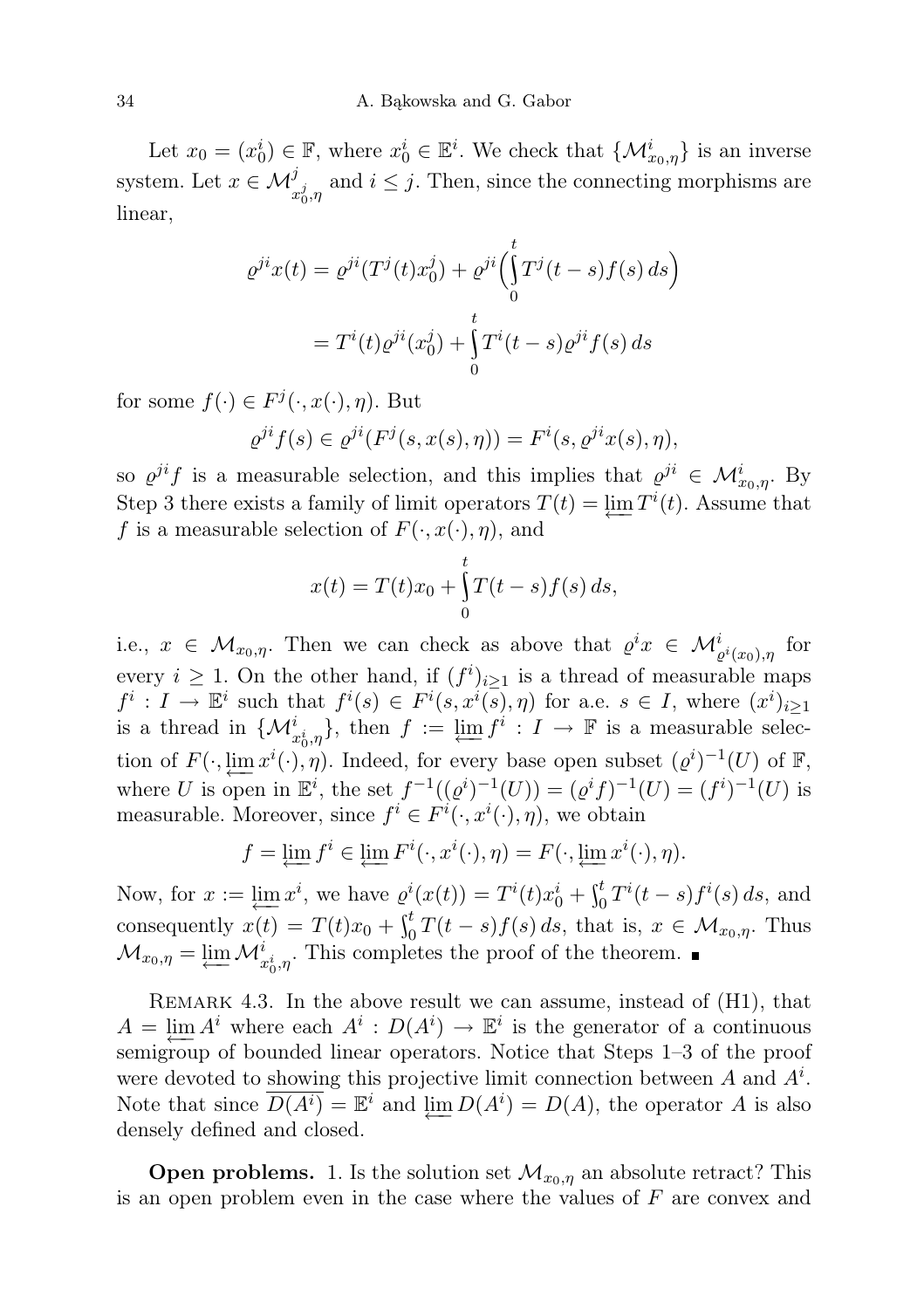compact. It seems that a positive answer depends on the possibility of constructing a map  $\{r^i: L^1(I, \mathbb{E}^i) \to \mathcal{M}_{x_0^i, \eta}^i\}$  of inverse systems consisting of retractions. The existence of such retractions on each level follows from results based on the method due to Bressan, Cellina and Fryszkowski [4]. The difficulty is to guarantee that  $\varrho^{ji}r^j = r^i \varrho^{ji}$ . We know that in general the choice of a sequence of retractions connected by such equalities is impossible, and hence usually projective limits of absolute retracts are only  $R_\delta$ sets.

2. Does there exist a continuous selection  $\eta$  of the solution map  $x_0 \mapsto$  $\mathcal{M}_{x_0,\eta}$ ? The obstacles to solving this problem are similar. Note that the answer is affirmative in the case of a Banach space (for a right-hand side  $F(t, x) \equiv F(x)$  even if we only assume that F is one-sided Lipschitz continuous (see  $|11|$ ).

## References

- [1] J. Andres, G. Gabor and L. Górniewicz, Topological structure of solution sets to multivalued asymptotic problems, Z. Anal. Anwend. 19 (2000), 35–60.
- [2] A. Bąkowska, Topological approach to ordinary differential equations and fixed point results in a class of metric spaces, to appear.
- [3] H. T. Banks and M. Q. Jacobs, A differential calculus for multifunctions, J. Math. Anal. Appl. 29 (1970), 246–272.
- [4] A. Bressan, A. Cellina and A. Fryszkowski, A class of absolute retracts in spaces of integrable functions, Proc. Amer. Math. Soc. 111 (1991), 413–418.
- [5] T. F. Bridgland, Trajectory integrals of set valued functions, Pacific J. Math. 33 (1970), 43–68.
- [6] F. Browder and C. P. Gupta, Topological degree and nonlinear mappings of analytic type in Banach spaces, J. Math. Anal. Appl. 26 (1969), 390–402.
- [7] F. De Blasi, G. Pianigiani and V. Staicu, Topological properties of nonconvex differential inclusions of evolution type, Nonlinear Anal. 24 (1995), 711–722.
- [8] K. Deimling, Ordinary Differential Equations in Banach Spaces, Lecture Notes in Math. 596, Berlin, Springer, 1977.
- [9] R. Engelking, Outline of General Topology, North-Holland and PWN, 1968.
- [10] G. Gabor, On the acyclicity of fixed point sets of multivalued maps, Topol. Methods Nonlinear Anal. 14 (2000), 327–343.
- [11] —, Continuous selection of the solution map to one-sided Lipschitz differential inclusions, Nonlinear Anal. 66 (2007), 1185–1197.
- [12] G. N. Galanis, T. Gnana Bhaskar and V. Lakshmikantham, Set differential equations in Fréchet spaces, J. Appl. Anal. 14 (2008), 103–113.
- [13] G. N. Galanis, T. Gnana Bhaskar, V. Lakshmikantham and P. K. Palamides, Set valued functions in Fréchet spaces: Continuity, Hukuhara differentiability and applications to set differential equations, Nonlinear Anal. 61 (2005), 559–575.
- [14] L. Hörmander, Sur la fonction d'appui des ensembles convexes dans un espace localement convexe, Ark. Mat. 3 (1955), 181–186.
- [15] M. Kisielewicz, Multivalued differential equations in separable Banach spaces, J. Optim. Theory Appl. 37 (1982), 231–249.